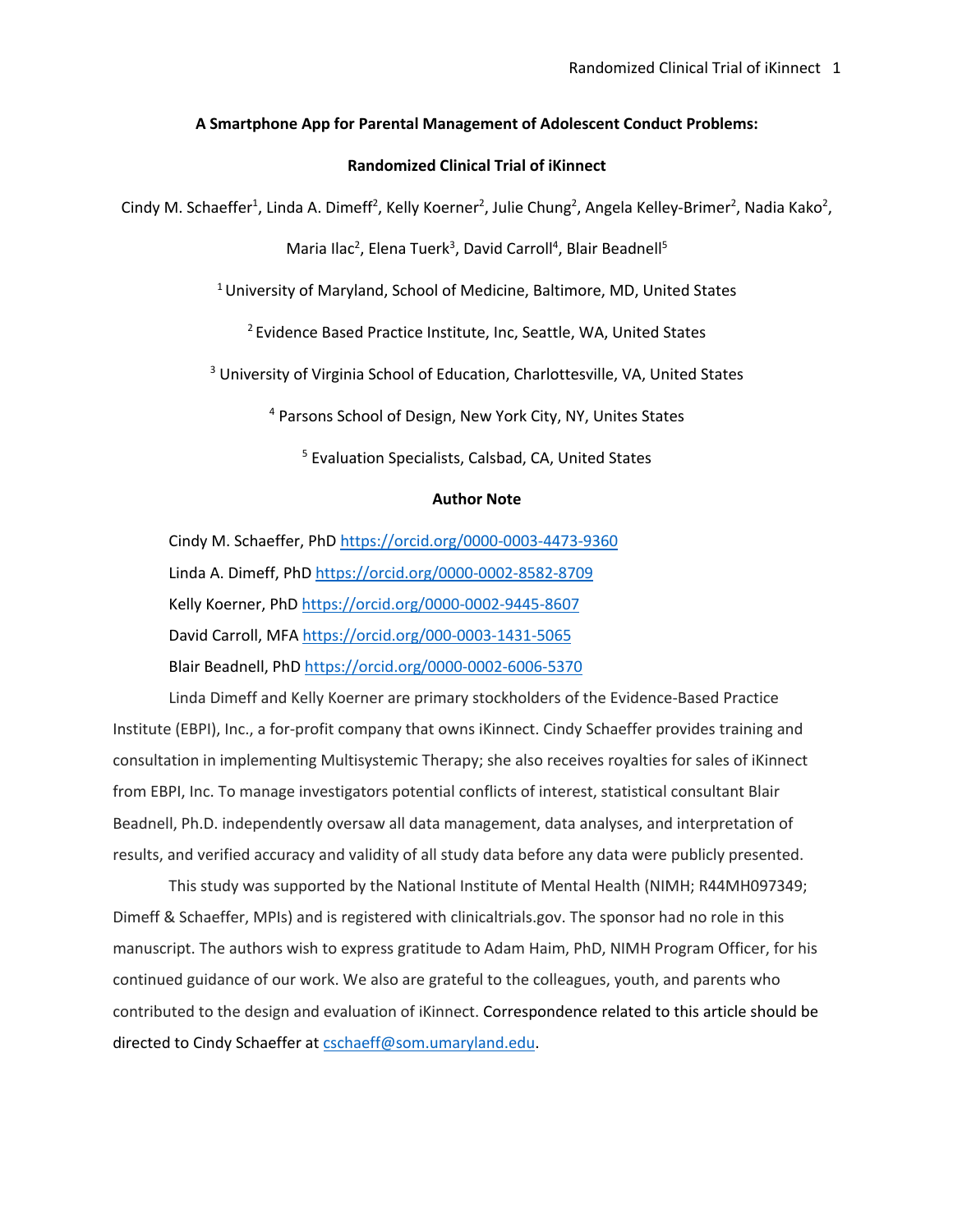#### **Abstract**

Objective: This study evaluates iKinnect, a linked caregiver-teen mobile app system designed to address serious adolescent conduct problems through a focus on key targets of evidence-based treatments for juvenile offending, such as parent expectation setting, monitoring, consistency, and positive reinforcement. Additional gamification and autonomy-supporting features are designed to maximize youth engagement. Digital therapeutics such as mobile apps have great potential to expand access to effective interventions, particularly for youth who engage in serious conduct problems and substance abuse, since most never receive an evidence-based treatment and few apps exist for these concerns. Methods: This randomized clinical trial used a short-term (12 week) longitudinal design with four time points. Recruited was a U.S. national sample of teens (*n* = 72, age 13-17, 59.7% male, 68.1% White) receiving services for a serious conduct problem and their primary caregiver. The efficacy of iKinnect, used by parent and teen dyads, was measured against an active control condition, Life360, an app that provided mutual GPS-based location tracking to dyads.

Results: Across 12 weeks of app use, youth who used iKinnect showed significantly greater reductions in alcohol use, marijuana use, school delinquency, status offenses, and general delinquency than did controls. Parents who used iKinnect reported greater improvements in structure/rule clarity and discipline consistency relative to control parents. Teen and parent iKinnect app use and acceptability ratings were high.

Conclusions: Real-world use of iKinnect in future applications can, like other emerging digital health technologies, help to expand the reach of evidence-based interventions to children, youth, and families.

*Keywords:* Conduct disorder, juvenile offending, externalizing behavior, smartphone app, intervention outcome

*Registered at clinicaltrials.gov* (NCT03065517).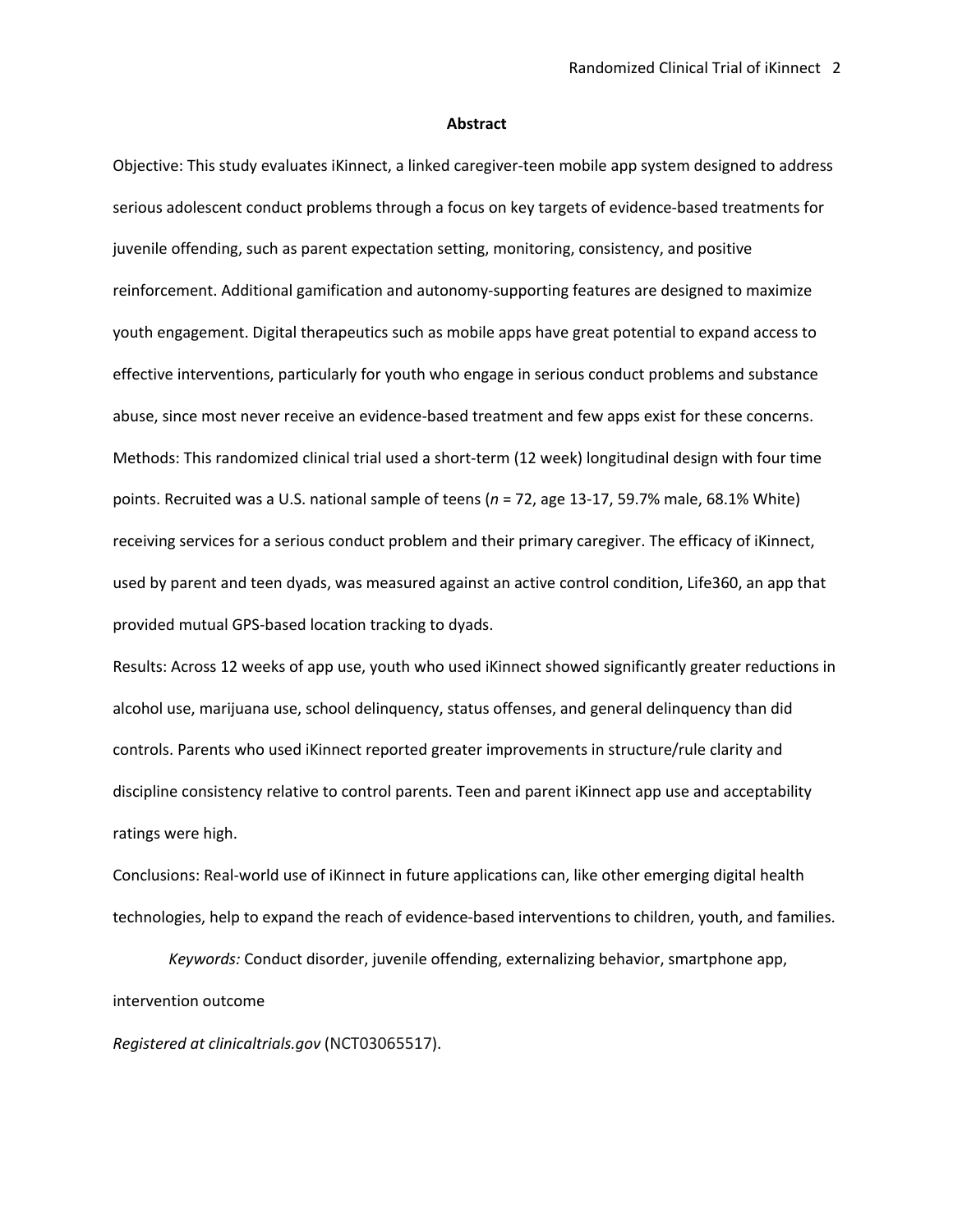#### **A Smartphone App for Parental Management of Adolescent Conduct Problems:**

## **Randomized Clinical Trial of iKinnect**

By their 18<sup>th</sup> birthday, at least 16% of adolescents have been arrested (Brame et al., 2012), 21% have started drinking (Substance Abuse Mental Health Services Administration [SAMHSA], 2019), 16% have used marijuana (SAMHSA, 2019), 9.5% meet criteria for conduct disorder (Nock et al., 2006), and 7% have dropped out of high school prior to graduation (Kena et al., 2015). When these concerns persist, youth with conduct problems are at high risk for multiple adverse long-term outcomes, such as chronic unemployment (Fergusson et al., 2013), adult criminal offending (Loeber et al., 2009), addiction (McCarty et al., 2013), and premature mortality (Border et al., 2018). Although several evidence-based interventions exist to address serious externalizing problems, the vast majority of youth who could benefit never receive one (Kazdin, 2019), not even within juvenile justice settings where most treatment for this population occurs (Fagan et al., 2019). Given these realities, a broader public health approach involving low-cost and scalable evidence-based interventions is needed.

In light of the near ubiquity of adolescent smartphone use, mobile apps and other selfadministered digital therapeutics (Carl et al., 2021) have great potential for increasing access to evidence-based interventions and reducing the personal, familial, and societal burden of serious conduct problems. Such technologies could be provided in natural settings (e.g., homes, schools, pediatrician offices) at very low cost. A plethora of mobile apps targeting child and adolescent mental health concerns are now available in the app marketplace, but only a handful include evidence-based intervention content, target known mechanisms of change, or have empirical support for their efficacy (for reviews, see Buttazzoni, Brar, & Minaker, 2021; Hollis et al., 2017; see also Stoll & Pina, 2018). In general, stand-alone (i.e., those used with no or minimal provider assistance) evidence-based digital therapeutics have been shown to be effective in reducing symptoms and improving functioning relative to passive or placebo control interventions, especially for internalizing disorders, with small to moderate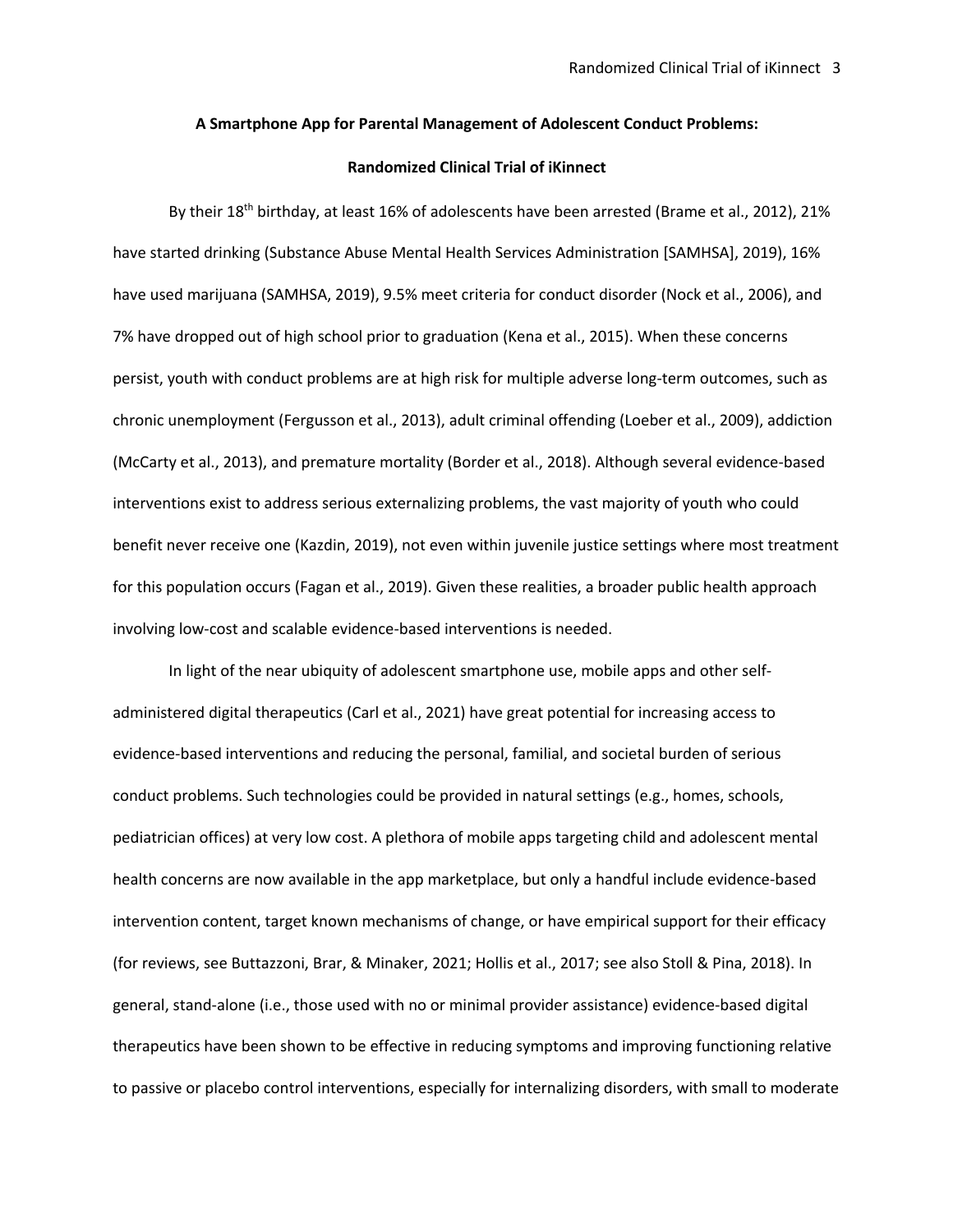effect sizes; few have been evaluated relative to traditional in-person therapy. Other digital therapeutics designed as adjuncts to traditional treatment used with provider facilitation also generally outperform treatment-as-usual (Hollis et al.).

With regards to evidence-based digital therapeutics designed to address externalizing disorders, two examples are noteworthy. Tantrum Tamers is an app designed to augment Helping the Noncompliant Child (HNC; McMahon & Forehand, 2003), a well-validated parent management training intervention for children (ages 3-8 years old). The app is comprised of HNC-based components. A recent randomized clinical trial (RCT) found parents who used Tantrum Tamers completed HNC in fewer sessions and sustained treatment changes longer than parents receiving only HNC (Jones et al., 2021; Parent et al., 2021). Plan-It Commander is an online "serious game" for pre-adolescents (ages 8-12) with attention-deficit hyperactivity disorder that promotes practice of evidence-based behavioral strategies; an RCT evaluating Plan-it-Commander as a supplement to outpatient treatment indicated improvements in areas such as time management, social skills, and working memory relative to treatment as usual (Bul et al., 2016). Although some apps designed for adults to address substance abuse have been tested in samples that include participants as young as age 18 (Gustafson et al., 2014), we are aware of no digital therapeutics that have been evaluated with adolescents experiencing serious conduct problems.

In considering how a smartphone app might be used to support change in adolescents engaged in problems such as chronic truancy, violence, or criminal offending, a rich body of treatment outcome research points to the need for a parental component. Numerous comprehensive reviews and clearinghouse efforts (e.g., McCart & Sheidow, 2016; Mihalic & Elliott, 2015) and meta-analyses of treatment outcome studies (e.g., Mingebach et al., 2018; van der Stouwe et al., 2014) have concluded that the most effective interventions for adolescent conduct problems involve a robust focus on improving parent management techniques and the parent-teen relationship. Consistent with the risk factor literature (Beauchaine & Hinshaw, 2016), empirically-supported treatments for juvenile offending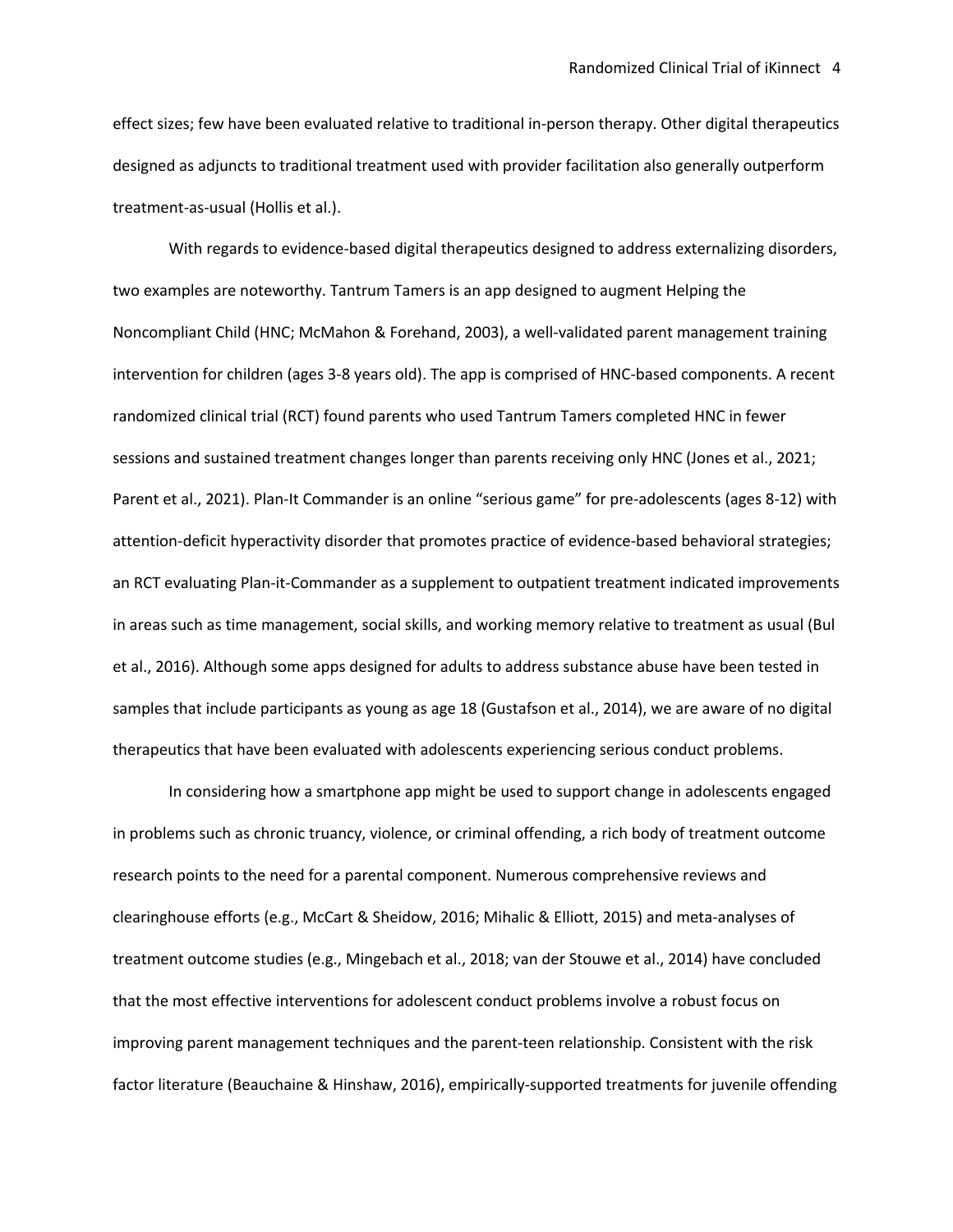such as Functional Family Therapy (FFT; Sexton, 2019), Multisystemic Therapy (MST; Henggeler, 2011), and Treatment Foster Care-Oregon (TFC-O; Chamberlain, 2003) all seek to improve caregiver skills in setting clear expectations, monitoring youth whereabouts and activities, and providing consistent disciplinary and positive (e.g., praise) responses to youth behavior. Although FFT, MST, and TFC-O all have achieved the highest standards of evidence (e.g., "model programs" in Blueprints for Healthy Youth Development; Mihalic & Elliott, 2015), only FFT and MST focus exclusively on building the skills of natural caregivers. And, although treatment process research has linked elements of FFT with positive outcomes for youth who abuse substances (e.g., Ozechowki, 2014), only MST has identified change mechanisms that account for its success with juvenile offenders. Specifically, Huey et al. (2000) found that MST led to improved parental monitoring and family cohesion which, in turn, led to decreased youth associations with deviant peers and reductions in criminality. Another study found that increases in parental monitoring and discipline consistency, along with decreases in youth deviant peer affiliation, accounted for MST effects for youth engaged in juvenile drug court (Schaeffer et al., 2010).

Given its effectiveness and appropriateness for the target population, MST guided the design of iKinnect, a paired mobile app system that supports caregivers (in delivering) and youth (in receiving) evidence-based techniques to reduce youth serious conduct problems. Like iKinnect, MST is designed for adolescents ages 13-18, the developmental period when youths' autonomy is increasing but caregiver support is still critical. MST is based on Bronfenbrenner's (1979) social-ecological model, which maintains that youth behavior is largely determined by the functioning of the multiple systems (i.e., family, school, peer, and neighborhood) in which the youth is embedded. MST contends that caregivers are the key agents of youth change and that barriers to effective parenting (e.g., low social support, low confidence) must be addressed. The MST logic model suggests that improved parent management and increased parent-teen warmth leads to better youth functioning with peers (i.e., fewer deviant peer and more prosocial peer associations), in school (i.e., better attendance and behavior), and in the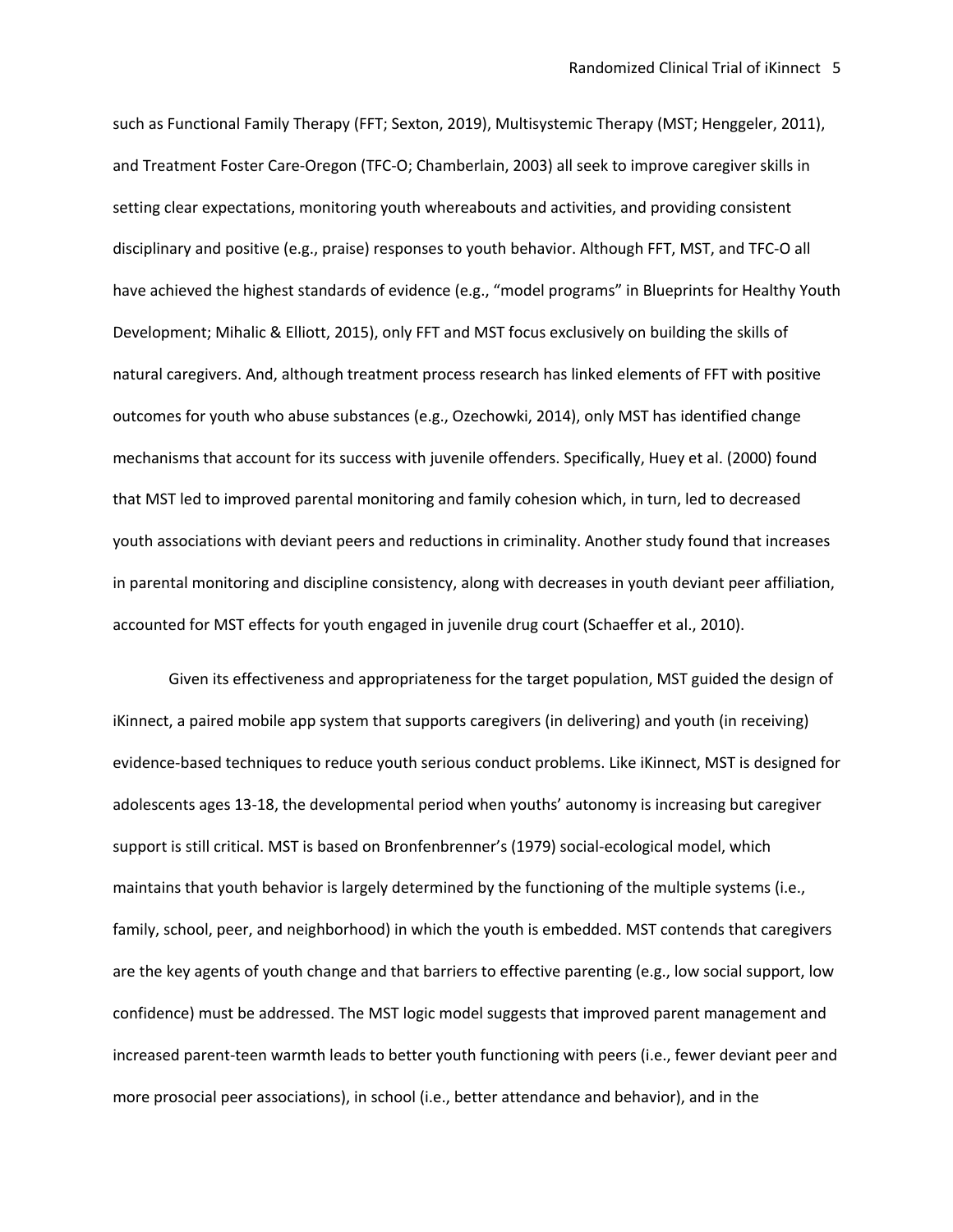community (i.e., less access to deviant settings, increased prosocial activities) which, in turn, reduces serious conduct problems and substance use (Henggeler, 2011).

Using user-centered design (UCD) processes led by mobile app design and UCD experts, iKinnect was iteratively developed with extensive testing and feedback from target end-users (i.e., youth with conduct problems and their caregivers) over a two-year period to ensure usability, acceptability, and clinical relevance (see Schaeffer et al., 2022). MST experts, consultants, and providers also gave feedback throughout development to ensure app congruence with MST principles. The resulting linked parent-teen app system interacts throughout the day to help parents monitor youth activities and respond consistently with tangible (i.e., reward points) and relational (i.e., praise and acknowledgment) rewards for appropriate behavior. The teen version supports positive behavior through structure, reminders, and rewards, and uses autonomy-supporting and gamification to enhance engagement. Our goal was to create a digital therapeutic that could be used by families of a teen with a serious conduct problem receiving no or only minimal formal services, in an effort to maximize the reach of these evidence-based features.

This study reports findings from a short-term longitudinal randomized clinical trial (RCT) that examines the effectiveness of caregiver and teen use of iKinnect relative to an active control condition, use of Life360, an app that allows users to know family members' whereabouts on demand through GPS-based tracking. A nationally-recruited U.S. sample of teens receiving services for a serious conduct problem and their primary caregiver participated, with randomization occurring at the dyad level. Across 12 weeks, caregiver-teen dyads used their assigned app as desired and participated in assessments at four time points examining a range of youth externalizing behaviors, parent distress indicators, and parent management techniques. We hypothesized that relative to dyads who used Life 360, youth who used iKinnect would show greater declines in externalizing behaviors. We also hypothesized that caregivers who used iKinnect would report decreasing levels of stress, helplessness, and lack of control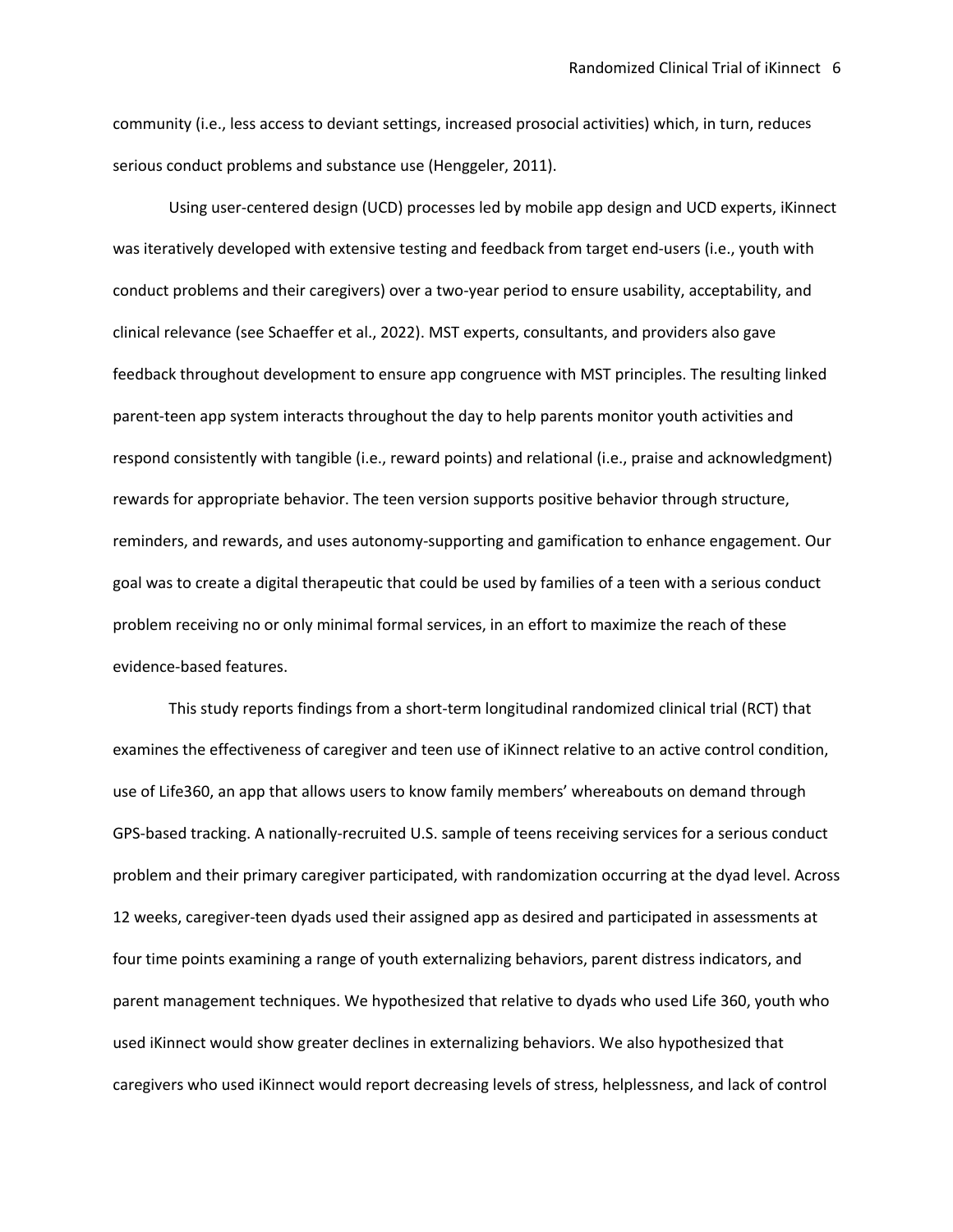in parenting their teen than would caregivers using Life360, since iKinnect gives caregivers ideas and an organizing framework for addressing conduct problems. We further hypothesized that because iKinnect directly assists caregivers in setting expectations, monitoring compliance, and consistently responding, caregivers in this arm would show greater improvements in these parenting skills.

#### **Method**

#### **Sample**

Participants were youth with a current serious conduct problem (*n* = 72) ages 13 to 18 (*M* = 14.7, *SD* = 1.3) and their primary caregiver (*n* = 72). Most (59.7%) youth participants identified as male. The youth sample racial composition was 68.1% White, 15.3% Black, 12.5% mixed race, 1.4% Asian/Pacific Islander, 1.4% American Indian/Alaskan Native, and 1.4% Other; 19.4% also identified as Hispanic. The majority (81.9%) were enrolled in school, 26.4% had been arrested previously, and 16.7% were previously incarcerated. All participating caregivers identified as female (age *M* = 39.1; *SD* = 6.8) and had on average 2.7 children (including the target youth) in their household (*SD* = 1.2). Because 97.3% of caregivers were the youth's biological or adoptive parent, the term "parent" will be used hereafter. Parents were 77.8% White, 12.5% Black, 6.9% mixed race, 1.4% Asian/Pacific Islander, and 1.4% American Indian/Alaskan Native; 11.1% also identified as Hispanic. Socioeconomically, 50% of parents reported their highest level of educational attainment as high school or lower, 37.5% were unemployed, and 61.1% reported an income < \$50,000. Most parents (93.0%) reported their current technology use as "high" on a 3-point scale (low, medium, high). Dyads were primarily recruited through social media (79.2%), with the remainder through a service provider. Participants randomized to receive iKinnect were significantly more likely to have learned of the study through social media, but the two study arms otherwise did not differ on any youth or parent demographic characteristic (see Table 1). **Eligibility and Recruitment**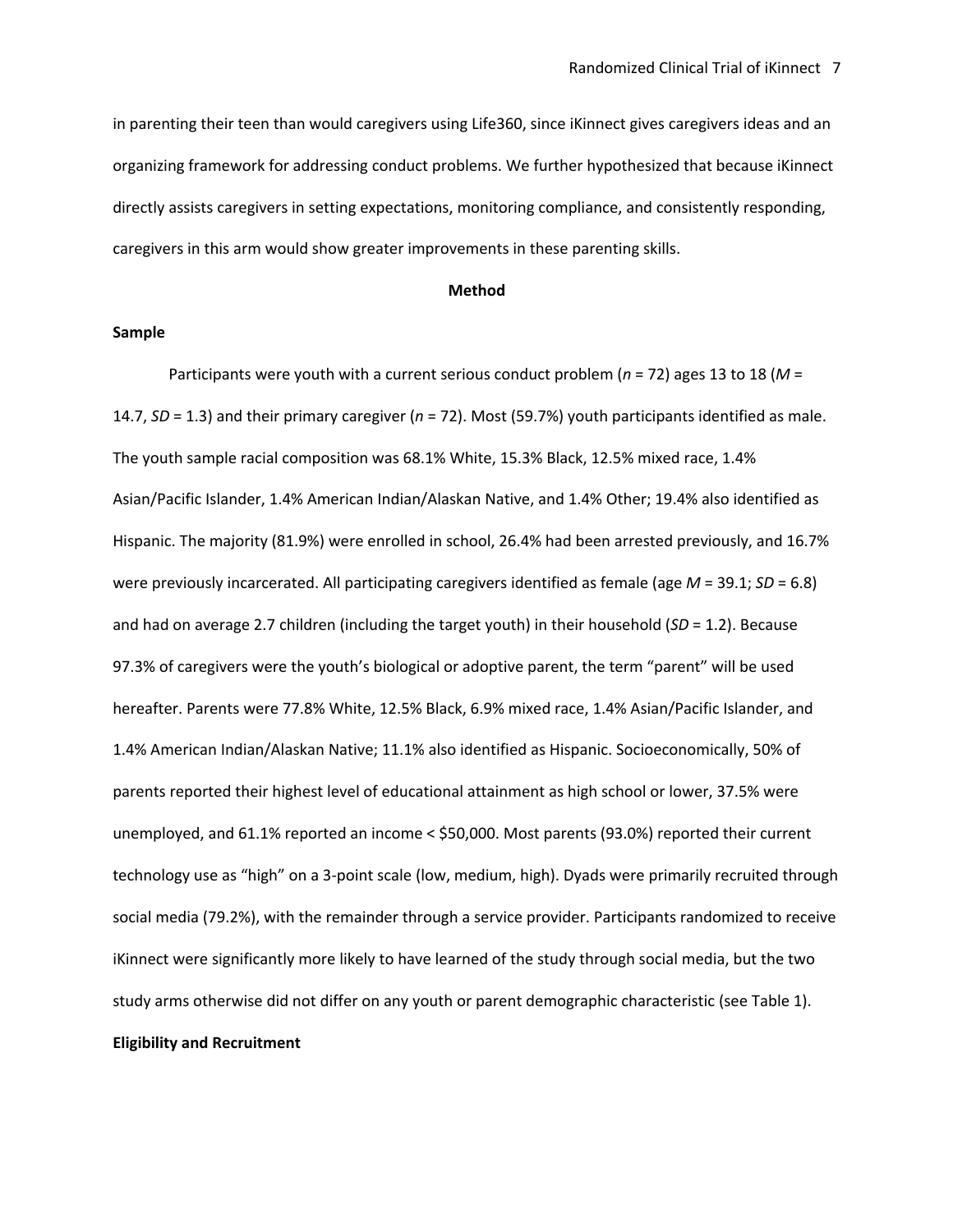All participants were required to be English speaking (iKinnect was only available in English) and own an Android or iOS smartphone with a data plan. Youth eligibility criteria included being between the ages of 13 and 18, residing with the linked parent at least five days a week, and currently experiencing a clinically significant conduct problem, defined as one of the following: (a) history of arrest, or (b) receiving a T score of 64 or higher (92nd percentile) on the 10-item *Child Behavior Checklist Externalizing Behavior Screening Scale* (Achenbach & Rescorla, 2001; Petersen et al., 2016; raw score threshold = 6 or higher on the measure's range of 0-20). To address stakeholder concerns that an untested app would be insufficient support for families of a teen with a clinically significant conduct problem, all youth also had to have received behavioral health or probation services for their conduct problem within the past month. No exclusion criteria were established for youth. Parents were eligible to participate if they were at least 18 years old and were a primary caregiver of the participating youth. In light of concerns that involvement in child protective services could impede a parent's ability to use a parenting app, and that parents with a recent incident of child maltreatment could misuse the app, dyads with an open CPS case were excluded from participation.

Recruitment occurred two ways, through providers and using Facebook advertisements. First, advertisements about the study were distributed nationally, to several county-level juvenile justice systems and to several multi-state organizations known to provide outpatient and home-based treatment to high numbers of youth with serious conduct problems. In serving youth with conduct problems, most of the providers offered both standard outpatient treatment services and intensive evidence-based treatments (i.e., FFT or MST); most opted to advertise the study to both populations. Staff were asked to tell parents they worked with about the opportunity and to provide a link to the study website. In the other recruitment strategy, study information was circulated on Facebook using purchased advertisements strategically targeted to parents who followed pages relating to parenting or teen behavior problems, and ads included a link to the study website.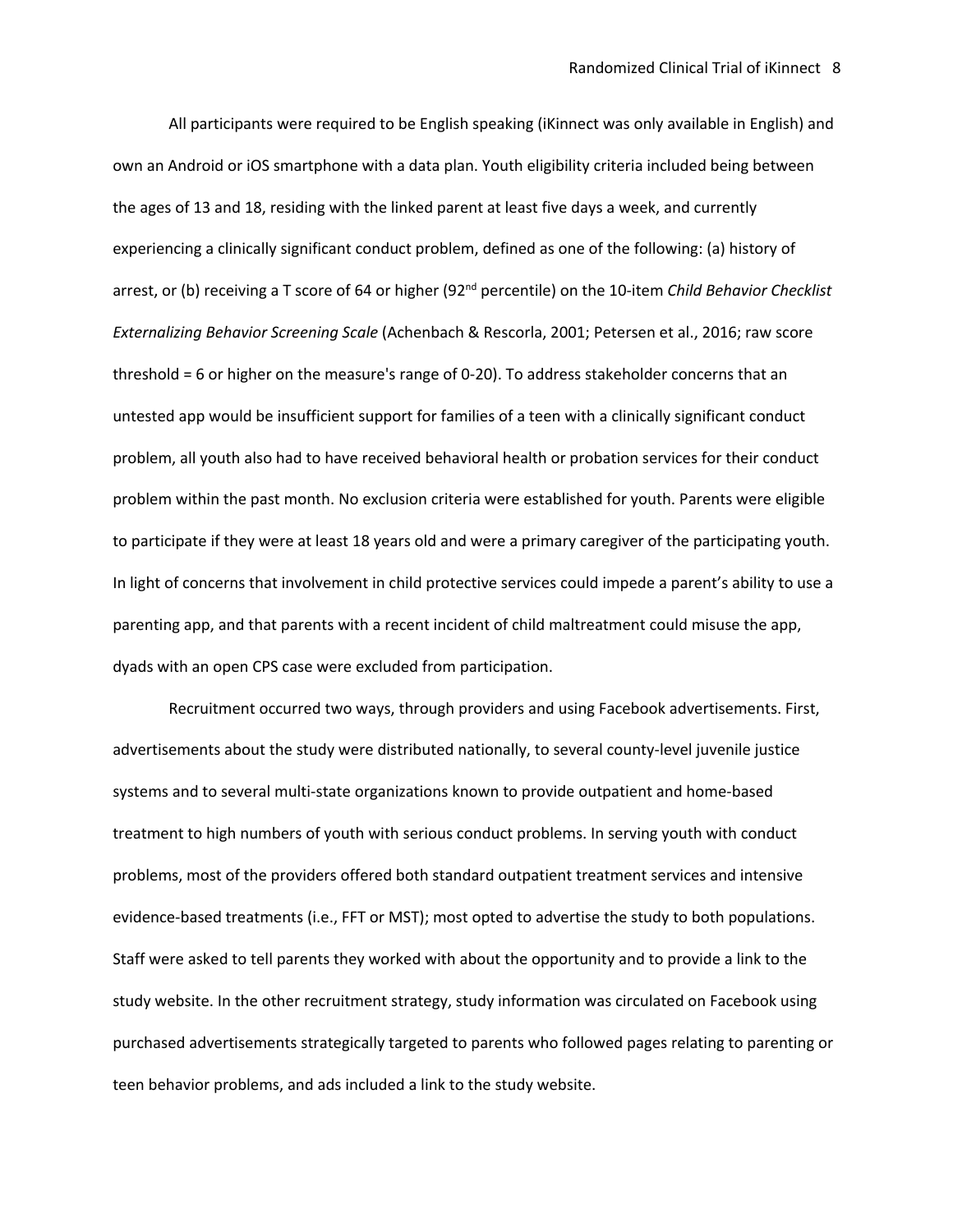Figure 1 presents the Consort diagram. In total, 551 dyads expressed interest in participating in the study by providing contact information at a secure study website. Of these, 522 dyads completed an initial screening interview; many were deemed ineligible, most commonly due to the youth not currently receiving services (42.3%), a phone or app issue (17.5%; e.g., no data plan, already using Life360), the youth being subthreshold on conduct problem severity (9.8%), or multiple different reasons for screening out (12.0%). Of 196 eligible dyads, 120 were lost after screening or otherwise did not provide consent. Of the 76 parents who consented, 73 youth also provided assent, and one dyad dropped out after consent/assent but before baseline assessment and randomization. Ultimately, 72 caregiver-youth dyads were randomized to condition (iKinnect=38 dyads; Life360=34 dyads).

### **Interventions**

#### *iKinnect*

iKinnect is a native app built for both Android and iOS. Linked parent-teen features functioned under all possible phone operating system combinations (i.e., Android-iOS, iOS-iOS, etc.).

*Parent version*. Clinical targets of the MST treatment approach informed features for the parent version of iKinnect. Parent app features included: (a) *Guided Game Plan Set-Up***.** The iKinnect game plan operationalizes the MST goal for parents to set clear and developmentally-appropriate expectations for youth behavior, particularly those relating to improved school functioning and avoidance of deviant peers, activities, and settings. At the start of app use, parents are guided through a set-up module where they define their expectations (their *game plan*) for what youth should do (their activities) and where they should or shouldn't be (locations) by selecting from five pre-defined expectation categories and one open-ended (i.e., parent articulates required tasks not covered by existing categories) option (see Table 2). Parents build a game plan calendar for their youth's expected activities (e.g., go to school Monday-Friday from 8:00am to 3:30pm; complete homework daily), which are then depicted graphically in the app as *challenge cards* (one card per rule) (b) *Reward Store*. Consistent with the MST technique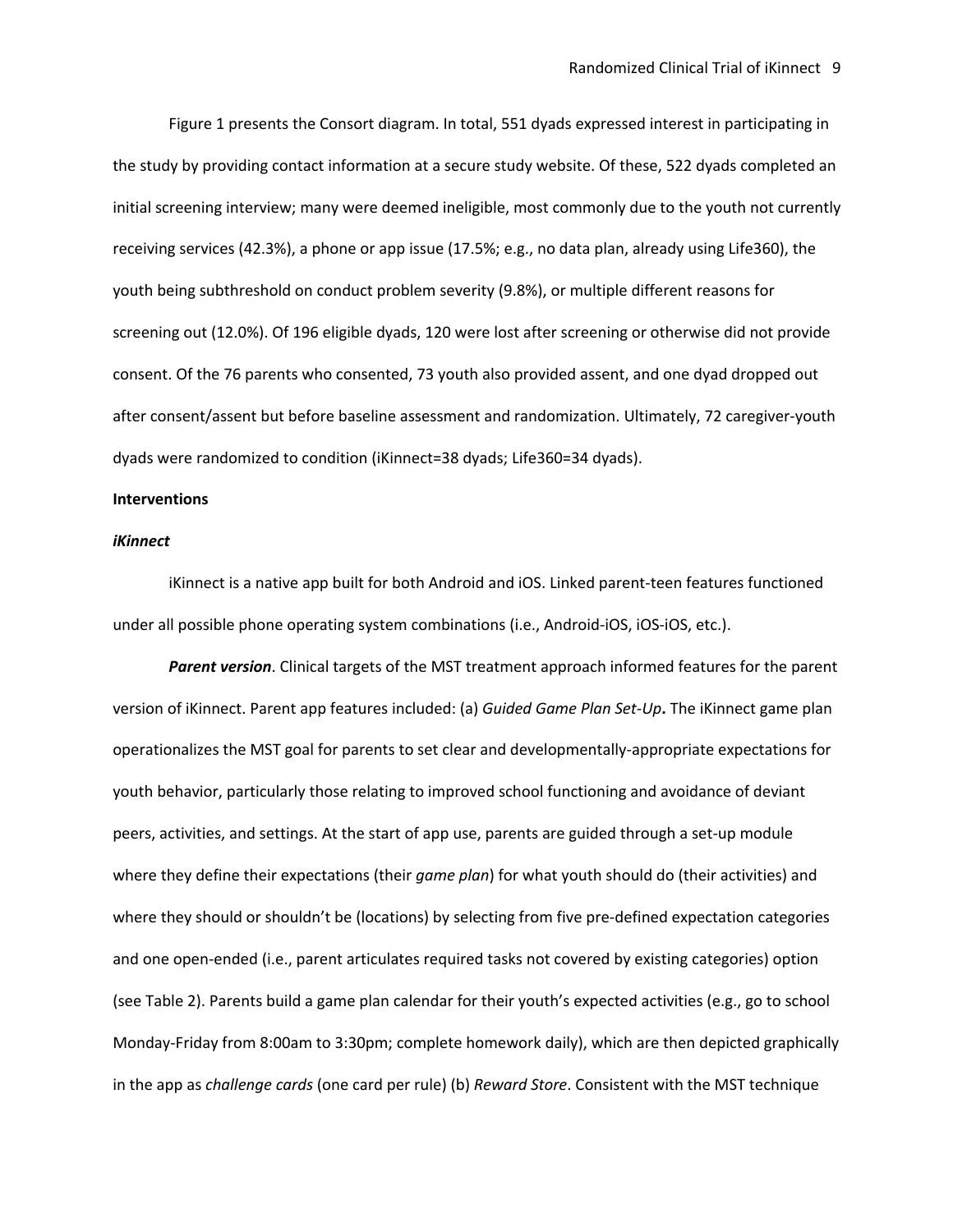for parents to acknowledge positive teen behavior, as part of initial set-up, parents are guided through how to establish real-world rewards (e.g., extended curfew on Friday night, access to video games) the youth can earn with points they accumulate in the app for completing an expected activity. (c) *Geofencing***.** Geofencing helps with parental monitoring, a key component of MST. Parents set geofencing boundaries for location-based required activities (e.g., school, back at home for curfew), for "acceptable" additional locations the youth may be during unscheduled times (e.g., Aunt's house, community center, church), and for off-limits locations the youth is expected to avoid (e.g., abandoned lot, home of an older associate). (d) *Automatic Notifications and Alerts***.** Once the game plan is established, the paired mobile app system automatically tracks the youth's whereabouts using the youth's phone GPS and alerts parents if the youth is at the location of the expected scheduled activity (confirmation notifications) or has entered an off-limits location (alerts). When their teen does do the expected activity, iKinnect prompts parents to reinforce the desired behavior (e.g., respond with a personal text or emoji) in real time. When the youth is not at an expected location or is outside the geofence range of acceptable locations, when alerted, parents are also coached to check in and support their youth to get back on track. In alignment with MST techniques, notifications and alerts were designed to enhance parental monitoring, consistent responding, and warm/supportive responding. (e) *On-Demand Find My Teen.* Parents can easily locate their youth in real-time with a single click. (f) *Approval of challenge completion*. Parents receive prompts to verify whether youth expectations for challenges that are not location-based (e.g., take medication, do homework) have or have not occurred and, if the expectation is met, allocate points to the youth. (g) *Modeling Videos.* Five brief parent skills training videos demonstrate additional MST-consistent skills for challenging teen situations: intervening in real time when your youth is in a high-risk situation, staying firm when your teen protests, using nonphone-based monitoring techniques such as talking with your teen, verbally expressing gratitude and warmth to a teen, and calming down after an upsetting exchange.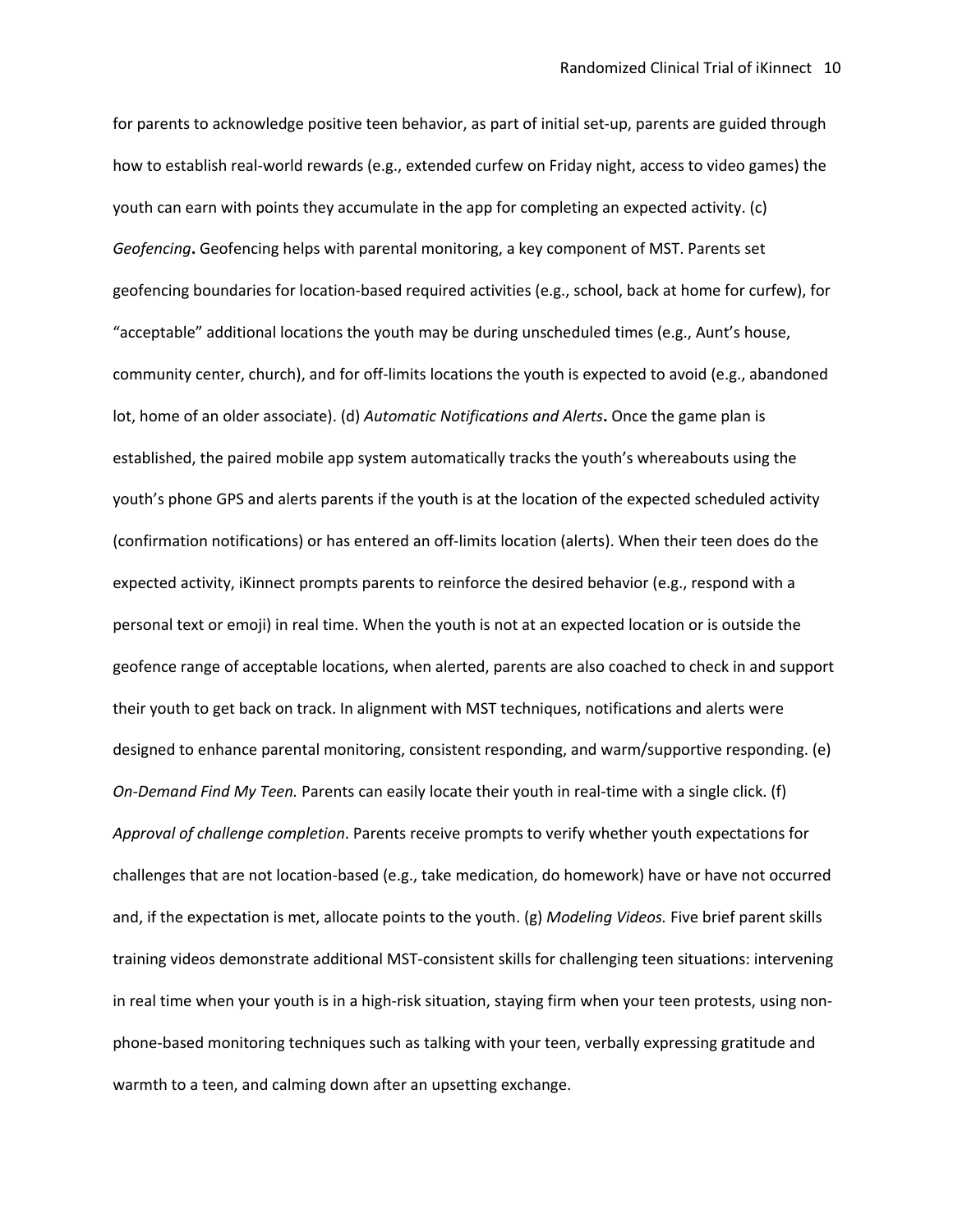*Teen version*. Three primary features define the youth version of iKinnect: (a) *Game Plan.* Youth can easily see and review their game plans (daily parental expectations) for where (location) they are supposed to be when (time of day), and how they are to conduct themselves. Each parental expectation is depicted in the game plan as a *challenge card.* (b) *Reminders and Alerts.* Like calendar notifications, youth are reminded about upcoming events (e.g., "leave for school in 15 minutes") and other daily challenges they are expected to meet to achieve daily rewards. For geofence-linked rules, iKinnect issues an alert when the youth is not where they are expected to be and coaches the youth to change behavior by reminding them of consequences and rewards. (c) *Rewards.* Using gamification techniques (e.g., increasing points for streaks, leveling up), youth see their points accumulate in real time as they perform tasks. Points can be exchanged for parent-selected prizes, which appear in a *reward store*.

In addition to primary features, three additional functions were designed to enhance teen engagement and autonomy. First, youth can accept or reject parent expectations at the time they receive them, and "cards" are not "in play" until they are accepted. When a card is rejected, parents receive a notice to talk with their teen as to why the expectation is important, and parents can resend (re-request) cards at any time. Second, youth can proactively send parents an alert (e.g., "homework now complete") when a particular required task is complete to prompt them to authorize points. Finally, teens can request specific rewards from the reward store when they have sufficient points.

#### *Life360*

Life 360 is a popular commercially-available app that allows family members to track the location of their loved ones on demand in real time. Both parents and teens in this arm installed and used the free version of Life360. Whereas the iKinnect *Find My Teen* feature only allowed parents to track teen whereabouts, Life360 also allowed teens to know the locations of their parent.

#### **Procedures**

Study procedures were approved by Behavioral Health Research Collective as well as the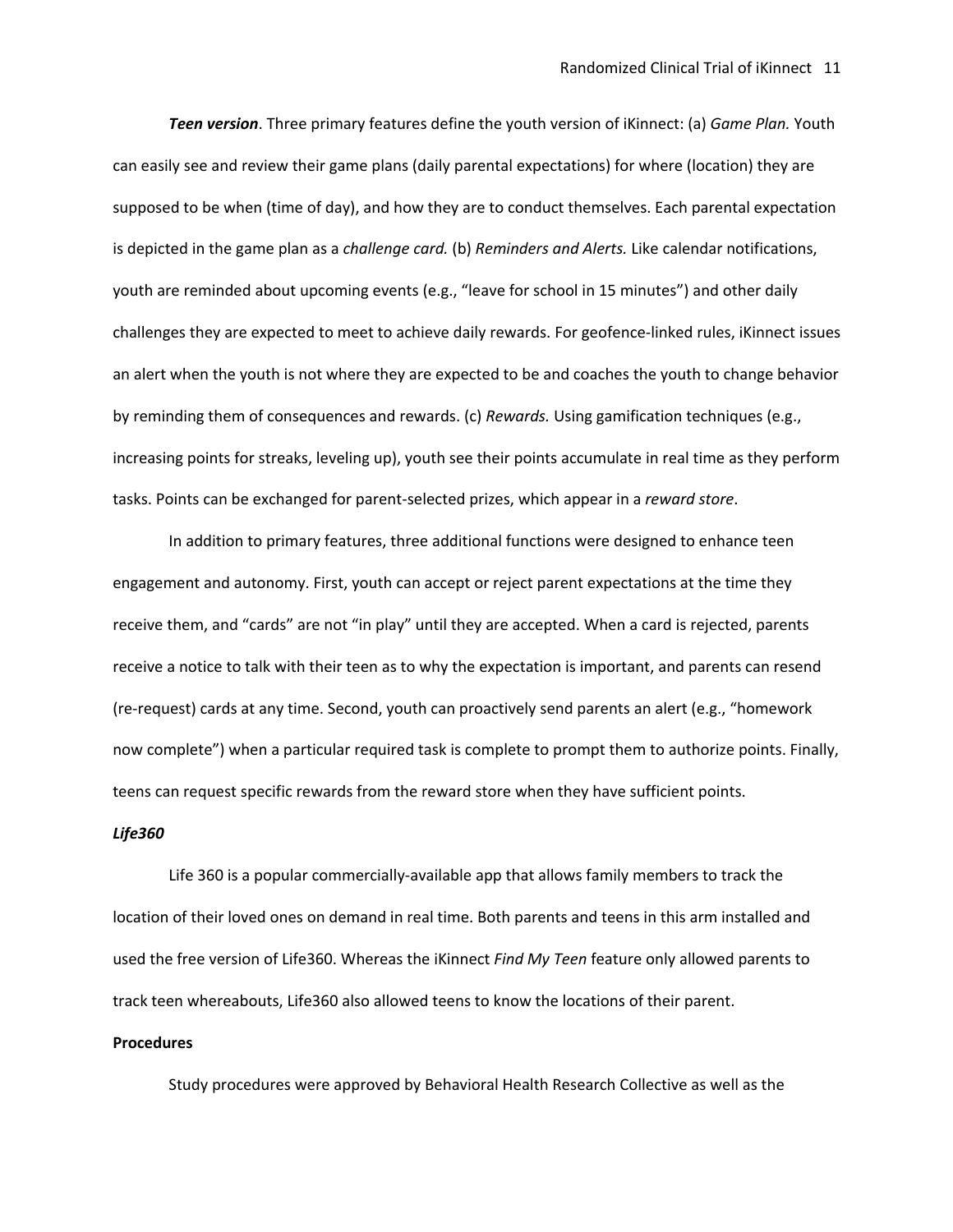university's Institutional Review Board. A Certificate of Confidentiality was secured at the project's start. Enrollment was on a first come, first serve basis and was open from June 2018 through April 2019. Persons interested in participating contacted the research team using a secure website, dedicated voicemail box, or email address. Screening and informed consent/assent procedures were conducted as phone meetings with the researcher were held separately with the parent and youth; both members had to provide consent or assent for the dyad to be accepted into the study. Separate parent and teen phone appointments also were scheduled to conduct the baseline and all subsequent assessments. All assessment measures were collected using Survey Monkey while a research assistant stayed on the phone call to answer questions and, when necessary or requested, read items aloud.

For allocation to study arms, a minimization random assignment procedure (White & Freedman, 1978) was used where youth were matched on: (1) History of juvenile justice system involvement (no history of juvenile justice involvement, current or past involvement, but no history of out-of-home placement, or past history of juvenile justice involvement with out-of-home placement); (2) youth age at time of consent (13-14 years; 15-16 years; or 17-18 years); and (3) youth intervention involvement (in juvenile justice probation services only; in treatment, but not evidence-based; or receiving an evidencebased intervention). As caregivers were yoked to youth, their assignment was automatically determined. Participants learned their study condition immediately after the second dyad member completed the baseline assessment. A research team member then guided each participant in how to download and activate their respective app (for iKinnect, parents and teens were given a unique access code). Given our ultimate goal to develop an app that could have the widest possible reach and be provided outside of any formal intervention context, parents and youth were not given any training or suggestions for how to use iKinnect. Participants in both study arms were instructed simply to use their app as they wished for the 12-week study duration and were informed that research assistants were available by telephone, text, and email for the study's entirety to answer technical questions.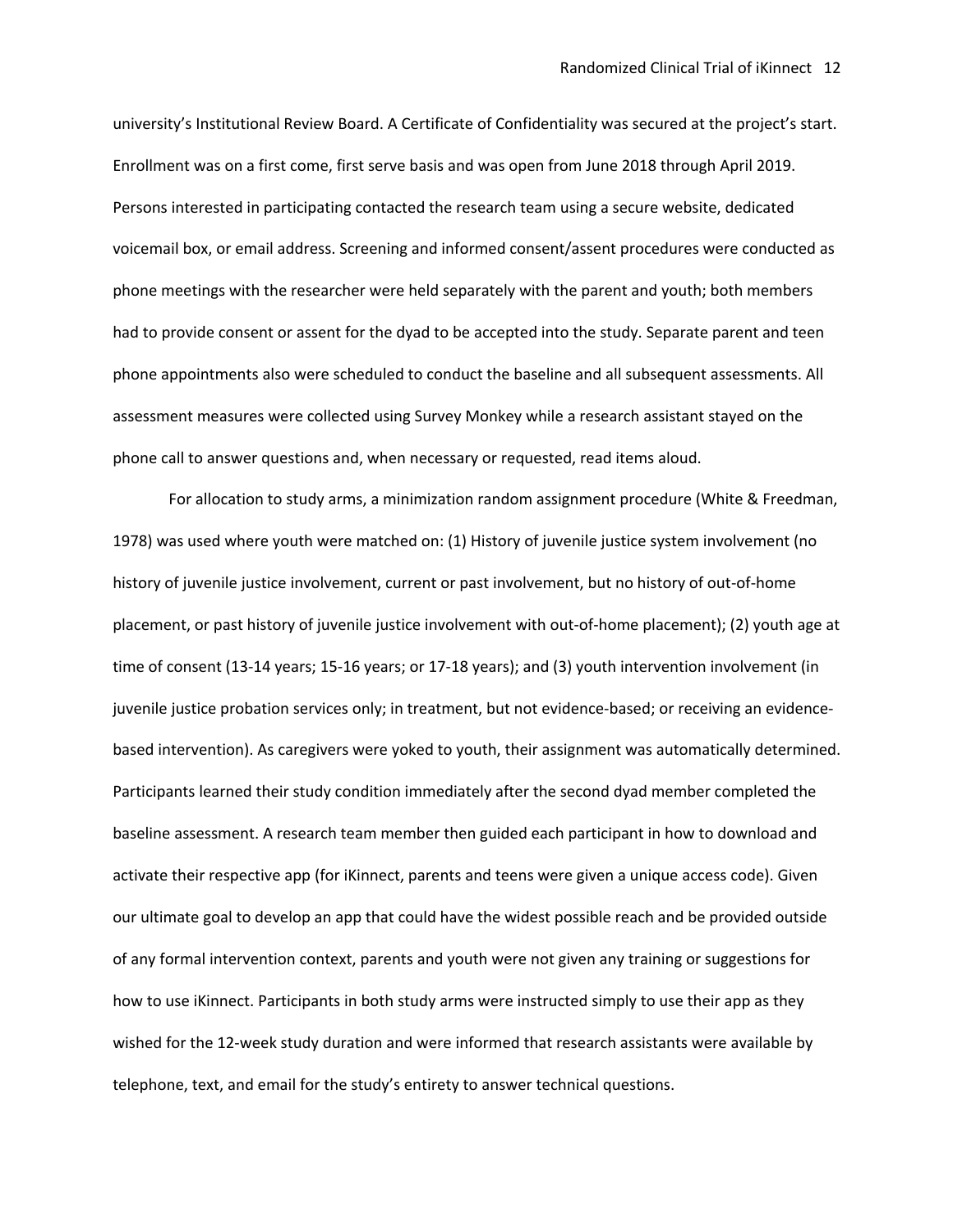Parents and youth repeated the same assessment battery at 4, 8, and 12 weeks post-baseline using the same procedures, and were encouraged to participate independent of whether they had used their assigned app. Research assistants were aware of participant condition when conducting follow-up assessments. Participants were compensated for each assessment and were incentivized with an increasing payment structure and a bonus for completing all assessments. Total possible compensation was \$240 for caregivers and \$140 for youth for a maximum of \$380 per family.

#### **Measures**

With the exception of indicators of app acceptability and iKinnect use (week 12 only), all measures were administered at each time point and used a past two weeks reporting period. For most constructs, both parents and teens provided ratings. Other constructs involved only the parent (i.e., parent distress) or youth (i.e., alcohol use, marijuana use, and delinquent behaviors) perspectives.

### *App Acceptability and Use*

**System Usability Scale** (SUS; Brooke, 1996)*.* The SUS, which measured the usability and acceptability of each mobile phone app (Life 360 or iKinnect) to the parent and teen, was administered only at the Week 12 assessment. The scale was comprised of 10 items each with a 5-point response scale (1=Strongly Disagree; 5=Strongly Agree). An example item is, "I thought the research app (iKinnect or Life360) was easy to use." Items were summed with higher scores indicated greater acceptability.

**iKinnect use**. Data pertaining to actual use of the assigned app was available only for dyads in the iKinnect condition and were taken directly from the app server. iKinnect usage was examined for 94 days after the date that the dyad was randomized, corresponding to the 12-week study period (84 days) plus an additional 10 days to account for variability in when participants met with research staff for guidance on app installation. Indicators available included number and types of rules set by parents, degree to which youth met daily challenges, youth points earned, and use of reward store.

#### *Youth Problem Behaviors*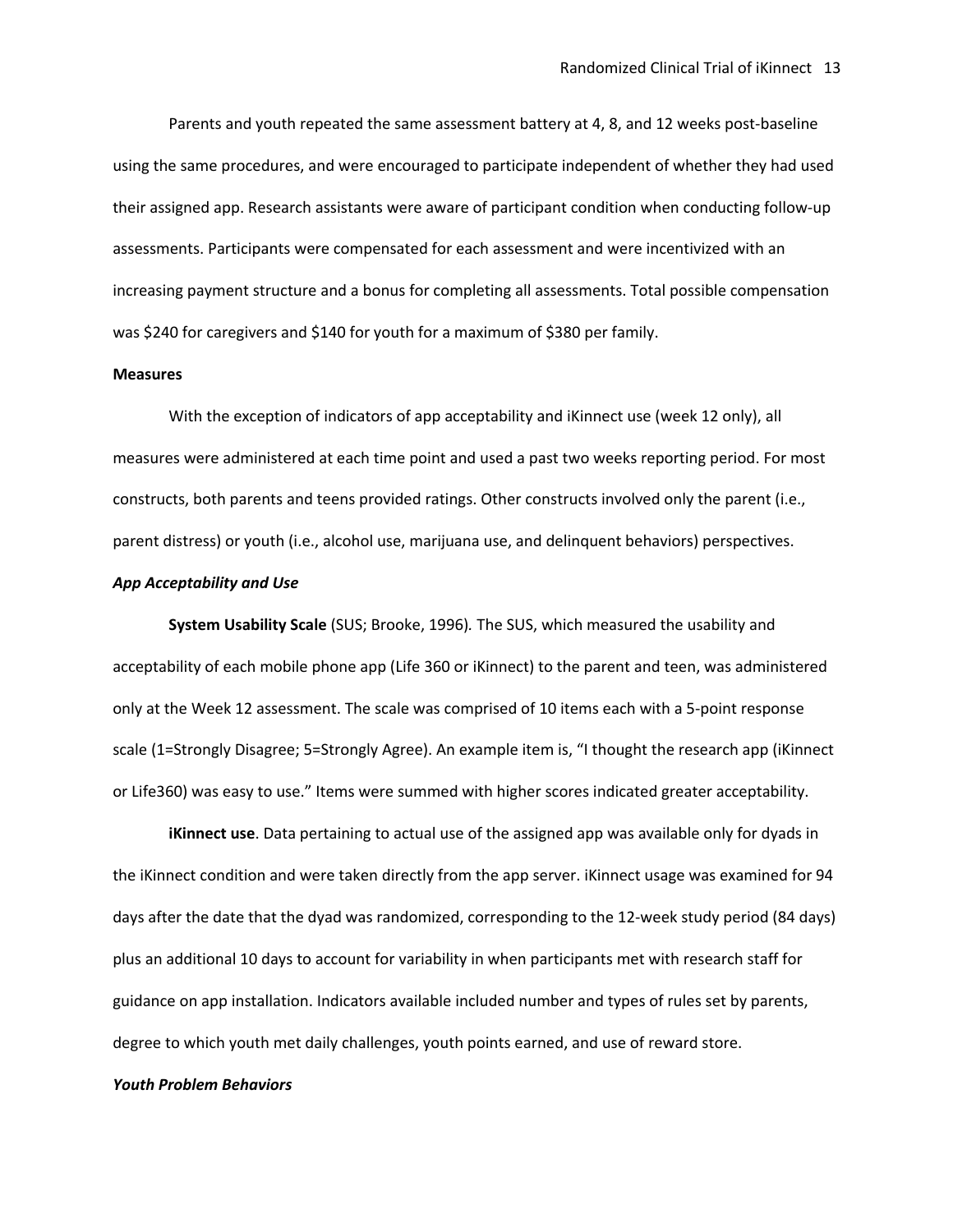**Alcohol and marijuana use**. Two items from the substance frequency scale of the Global Appraisal of Individual Needs (GAIN-Q3; Dennis et al., 2003) were used to assess youth alcohol and marijuana use: During the past 2 weeks, on how many days have you "used any kind of alcohol?" and "used marijuana, hashish, blunts, or THC?" Data were recorded as counts. The GAIN-Q3 has been used extensively with adolescents (Davis et al., 2016; Godley et al., 2008). Equivalent items for other drug categories could not be examined due to zero frequencies at all time points.

**Self-Report of Delinquency** (SRD; Elliott et al., 1990). The 26-item SRD is a widely-used measure that asks youth to report how many times in the past two weeks they engaged in a number of delinquent and illegal behaviors. Total numbers of times were tallied for all items for the *general delinquency* scale. In addition, two subscales, *status offenses* (e.g., ran away from home, purchased alcohol, truant) and *school delinquency* (e.g., cheated on tests, damaged school property, got suspended) were examined. Other available SRD subscales (i.e., minor theft and robbery) could not be examined due to zero frequencies at all time points.

**Aggressive and rule breaking behaviors**. Parents and youth responded to items relating to the two externalizing behavior subscales available through the Child Behavior Checklist (CBCL) and the Youth Self Report (YSR) of the Achenbach System of Empirically Based Assessment (ASEBA; Achenbach & Rescorla, 2003). Each subscale item relating to *aggressive behavior* (19 items; e.g., "gets in fights;" "attacks people") and *rule breaking* (17 items; e.g., "sets fires;" "steals outside of the home") had three possible responses (0=Not True; 1=Somewhat or sometimes true; 2=Very true or often true). Internal consistencies were strong for both subscales across all time points and respondents (aggression, parent α = .90 - .93, youth α = .86-.90; rule-breaking, parent α = .83 - .90, youth α = .77-.84).

#### *Parent Distress*

**Perceived Stress.** The Perceived Stress Scale (PSS; Cohen, 1988) is a 10-item measure of parents' overall stress within the last two weeks. An example item is, "how often have you felt that you were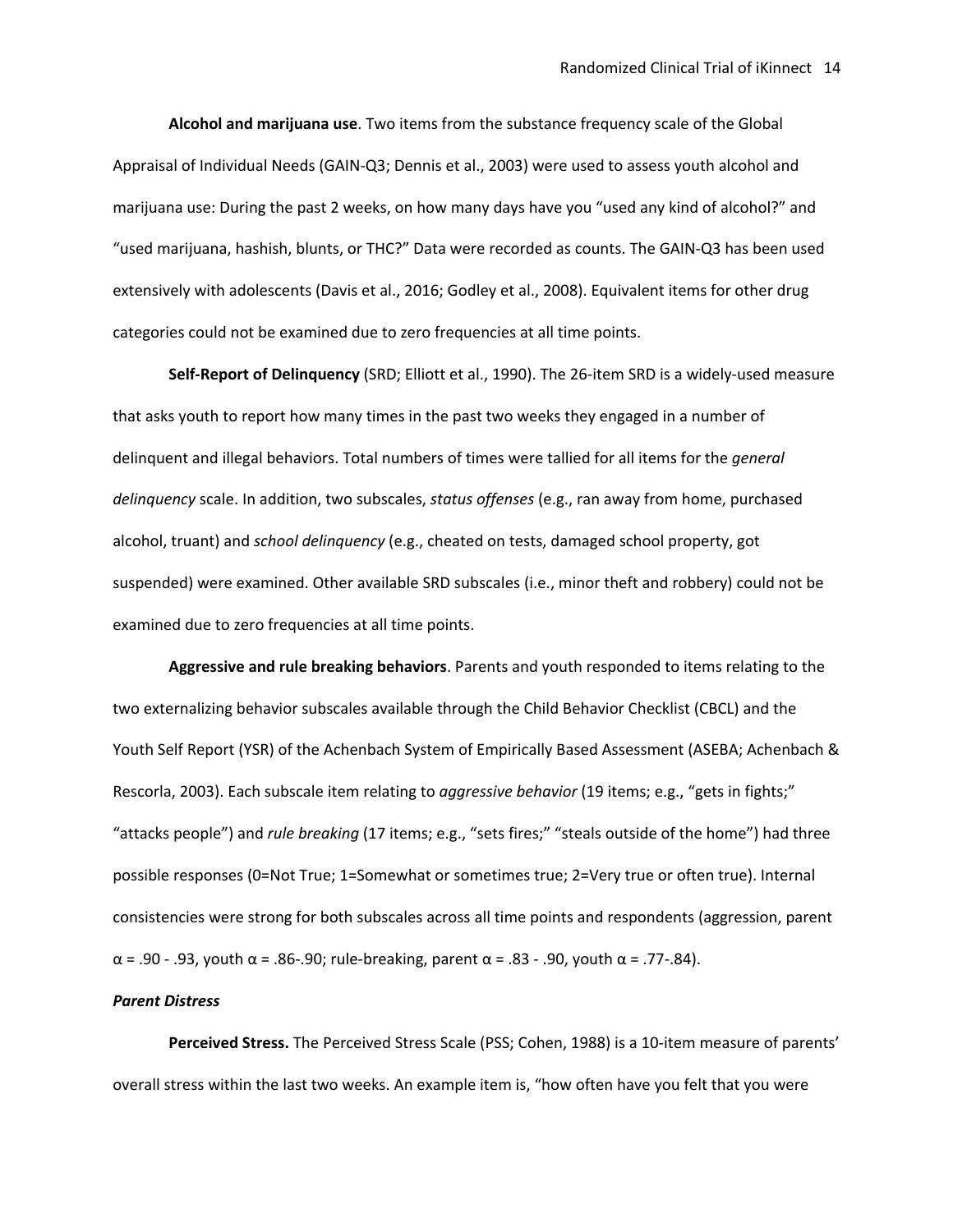unable to control the important things in your life? (0=Never; 4=Very Often)." All 10 items were summed for a total score, with higher scores indicating higher perceived stress. Internal consistency across timepoints was strong ( $\alpha$  =.78-.83).

**Parent Locus of Control** (PLC; Campis et al., 1986). The PLC measures parents' feelings of *helplessness* (10 items; e.g., "What I do has little effect on my teen's behavior") and *lack of control* (10 items; e.g., "I allow my teen to get away with things") using five-point scales (1=Strongly Disagree; 5=Strongly Agree). For each scale, items were summed, with higher sums indicating greater helplessness ( $\alpha$  = .72-.82) and greater lack of control ( $\alpha$  = .85-.89).

### *Parenting Behaviors*

Both parents and teens reported on aspects of parenting behavior. Scales from the Parents as Social Context Questionnaire (PSCQ; E. Skinner et al., 2005) were used as measures of household rule clarity (on the PSCQ, "chaos") and parents use of coercion. Measures relating to the parent's monitoring and supervision of the teen, discipline consistency, and use of rewards were taken from subscales of the Loeber Parenting Scale (Loeber et al., 1991), widely used in studies of juvenile offenders.

**Rule clarity.** This scale was comprised of five parent items (e.g., "I change the rules a lot at home") and four youth items (e.g., "My parent keeps changing the rules on me")(both reverse scored). Parents and teens responded to items using a four-point scale (1=Less True; 4=More True); respondent's scores were summed separately. Higher scores indicate more clarity. Internal consistency across timepoints was acceptable (parent  $\alpha$  = .65-.84; youth  $\alpha$  = .75-.89).

**Coercion**. The coercion scale was comprised of 5 items for parents (e.g., "To get my child to do something, I have to yell at him/her") and 4 items for youth (e.g., "My parents think there is only one right way to do things - their way"), each with a four-point response scale (1=Less True; 4=More True). High scores indicate more coercion. Internal consistency across timepoints was strong (parent  $\alpha$  = .79-.83; youth  $\alpha$  = .83-.88).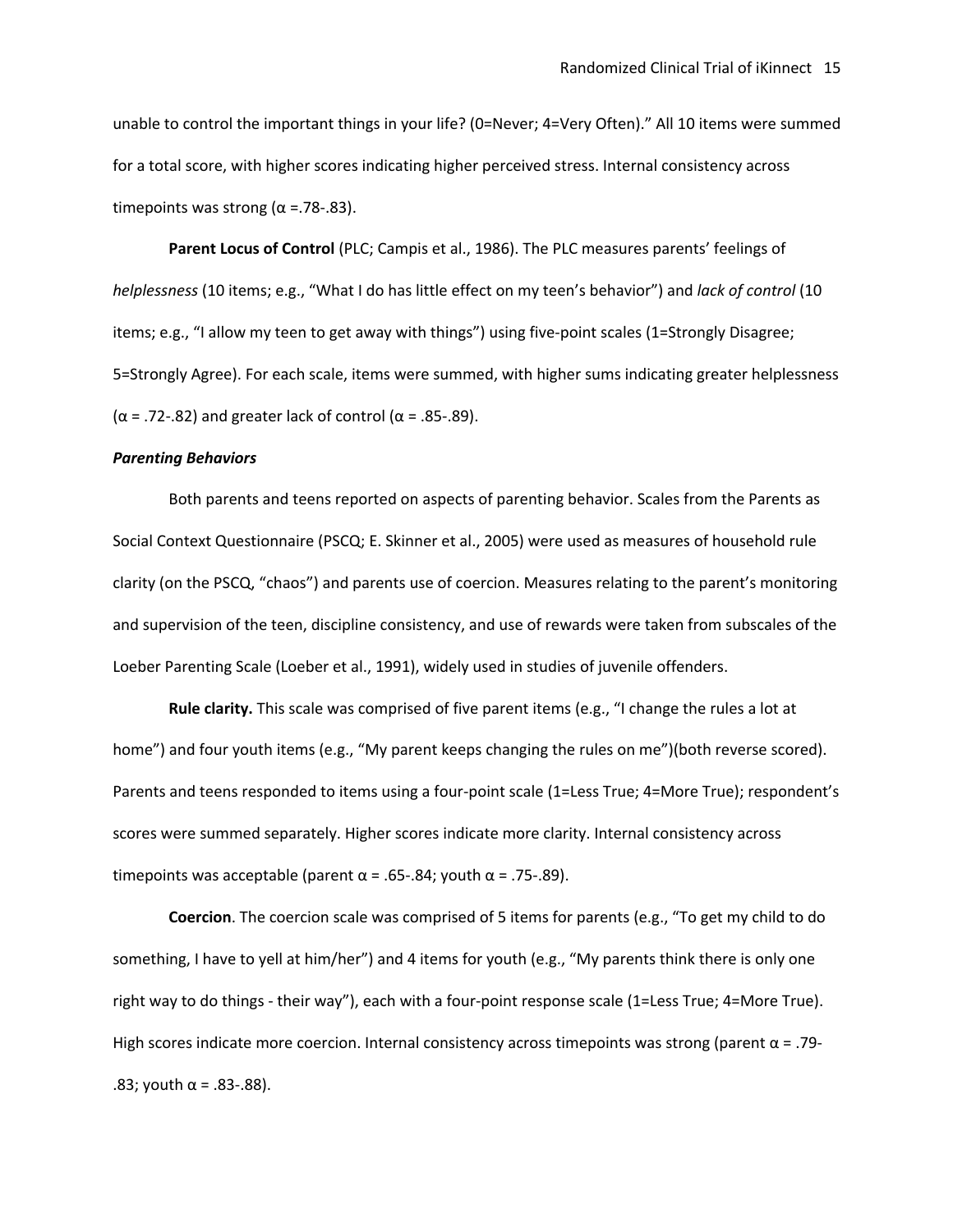**Parental monitoring and supervision.** The parent version (8 items) includes items such as "Do you know who the companions of your teen are when he/she is not home?" The youth version (10 items) includes items such as "Does your parent know where you are when you are away from home?" Response scales vary depending on the nature of the item but all involve 3- to 4-point Likert scales (e.g., 1=almost never, 2 = sometimes, 3 = sometimes). Items were summed with higher scores indicating greater monitoring. Internal consistency across time was strong (parent  $\alpha$  = .81-.84; youth  $\alpha$  = .89-.91).

**Discipline consistency**. The parent version (8 items) includes items such as "If a punishment has been decided upon, can your teen change it by explanations, arguments, or excuses?" An example youth-version (9 items) item is "Does your parent sometimes punish you for something and at other times not punish you for the same thing?" Response scales involved Likert scales (3 or 4 levels) that were summed, with higher scores indicating greater parental monitoring. Internal consistency across timepoints was strong (parent  $\alpha$  = .71-.80; youth  $\alpha$  = .63-.75).

**Use of rewards**. Parent and teen versions of the use of rewards scale involved 9 fully parallel items with wording tailored to the respondent. The stem for all items for parents [youth] was "In the past two weeks when your teen [you] did something that you [your parent] liked or approved of, how often did you [he/she]…" An example item is, "say something nice about it, praise, or give approval?" Items used a 3-point Likert response scale (1=almost never, 2 = sometimes, 3 = sometimes). Internal consistency across timepoints was adequate (parent  $\alpha$  = .58-.69; youth  $\alpha$  = .78-.86).

#### **Data Analysis**

Analyses were intent-to-treat and so included data from dyads with complete data as well as those who did not finish the study or who had missing data for other reasons. Latent growth curve modeling (LGM) and Mplus Version 8 (Muthén & Muthén, 2017) were used to examine change over time and intervention effects. Statistical models included data from all four time points: pretreatment (baseline), and at 4, 8, and 12 weeks post-baseline. Outcome measures of aggression, rule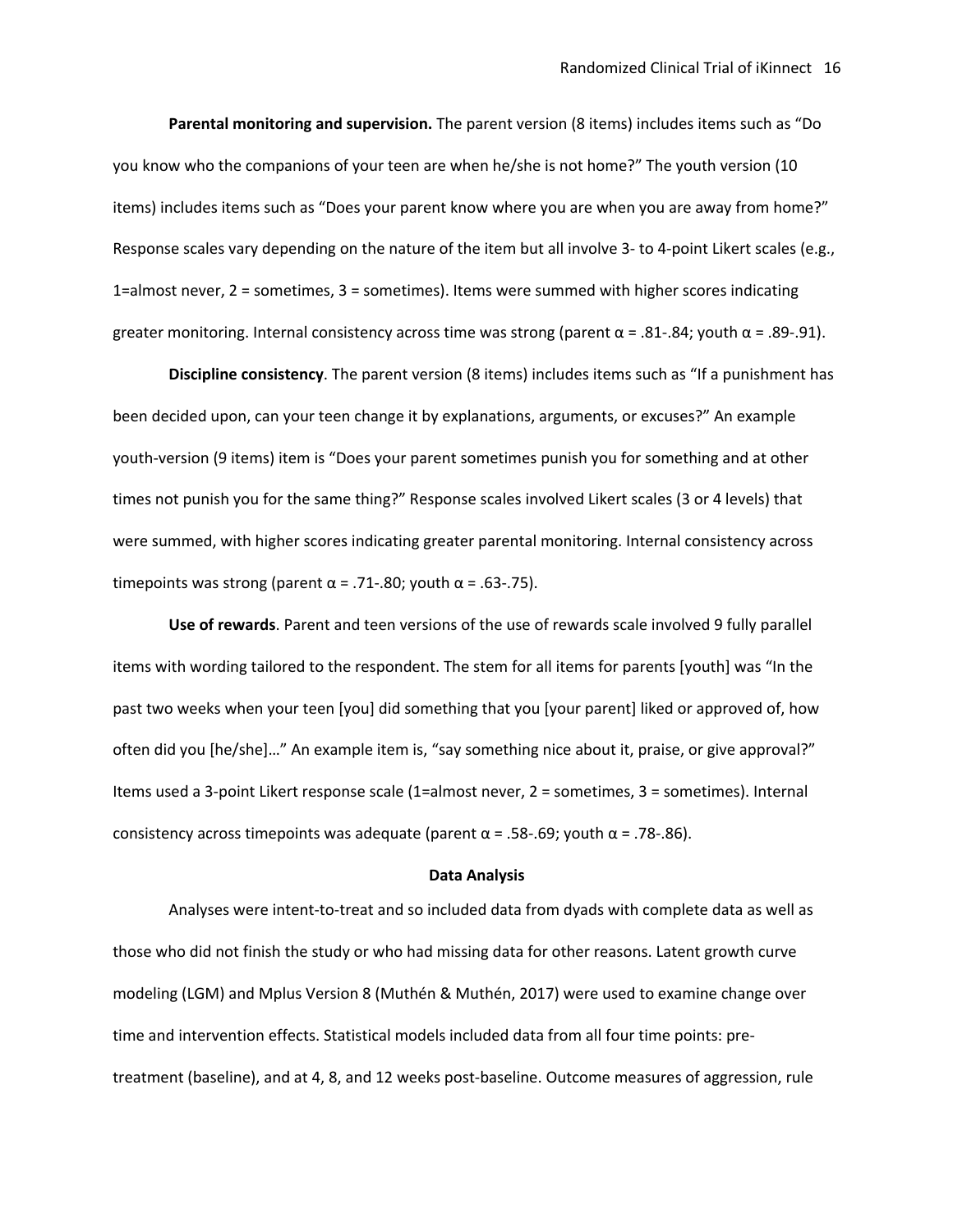breaking, parent distress, and parenting skill were modeled using continuous variable LGMs. For count outcomes (alcohol use, marijuana use, and delinquency), several linkage functions were explored (i.e., Poisson, zero-inflated Poisson, and negative binomials), and the Poisson linkage function was determined to be the best fit for all. Parent and teen reports were analyzed separately.

For all outcomes, models with different assumptions about the nature of change over time (e.g., intercept-only vs. linear change) and other parameter specifications (e.g., fixed vs. freelyestimated residual variances) were tested. Specifications that significantly improved model fit were retained. In all cases, the linear function was retained with intervention condition examined as a predictor of intercept and slope. To increase model fit, potentially relevant covariates also were considered as predictors; those that further improved model fit were retained. For all outcomes, covariates were youth race (white/nonwhite), age, sex (male/female; no other statuses observed), juvenile justice system involvement (yes/no), and recruitment pathway (Facebook vs, otherunknown); for parent-reported outcomes, covariates also included parent age. Final absolute fit index scores for continuous outcomes were adequate using both the Comparative Fit Index (CFI; see Table 3) and the Root Mean Square Error of Approximation (RMSAS; range .000 to .046). Because there are no criteria for judging the absolute fit of count-based LGMs, the Baysian Information Criterion (BIC) and the Yuan-Bentler chi-square difference test for nested models were used to compare the relative fit of models with different assumptions, and best fitting models were retained.

#### **Results**

## **iKinnect App Usage**

All parents who received iKinnect used the game plan feature (made at least one rule), with great variability in how many rules parents set (range 1-22 rules, *M* = 4.33, *SD* = 4.2). As expected, most rules (57.2% of all rules) were set within the first week of iKinnect usage, although a sizeable portion (22.7%) were set during the second and third months of the study, suggesting consistent and ongoing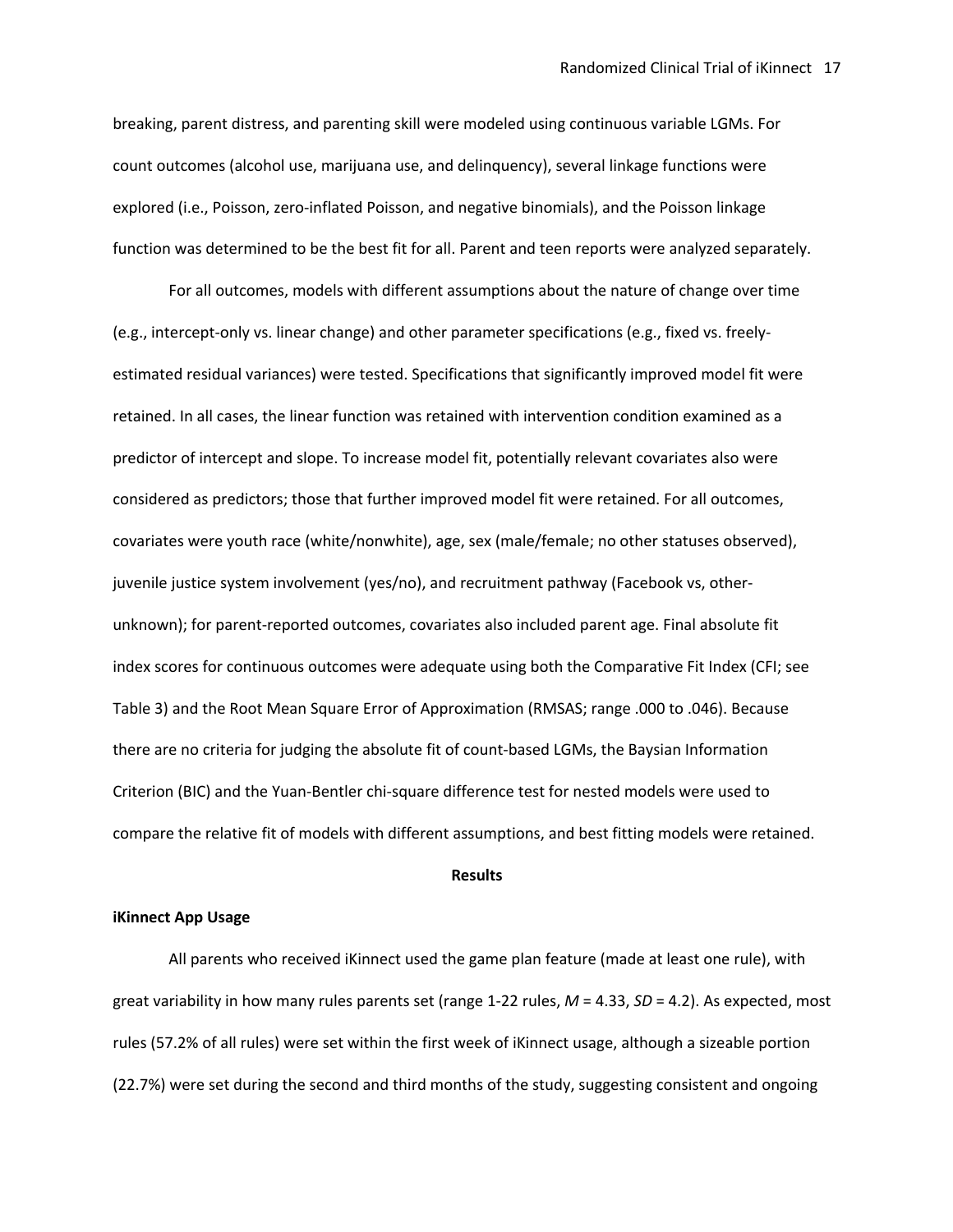parental engagement with the tool. On average, teens had at least one rule active on 44.9 days out of 94 total study days (range 3-89 days, *SD* = 23.8). As shown in Table 2, parental rules set (challenge cards) were most commonly related to going to school and completing a required task (e.g., homework, chores). Overall, 95% of teens earned at least some points, and youth met expectations on average about 60% of the time (see Table 2).

## **App Satisfaction and Usability**

Parent users of iKinnect and of Life360 were equally satisfied with the usability of their app, *M* = 84.7 vs. *M* = 78.0, respectively, *F(1, 71)* = 3.49, *p* = .065. Youth ratings for the two apps also did not differ, Life360 *M* = 74.4 (*SD* = 18.6) vs. iKinnect *M* = 69.3 (*SD* = 18.2), *F*(1, 71) = 1.12, *p* = .295. Among youth iKinnect users, satisfaction ratings did not differ across age groups (13-14 *M* = 70.6, 15-16 *M* = 70.6, 17-18 *M* = 81.7, ns), sexes (Female *M* = 71.8, Male *M* = 72.0, ns), racial groups (Youth of Color *M* = 73.6, White Youth *M* = 71.5, ns), and JJ status (involved never *M* = 74.2 vs. current/in past, *M* = 72.1, ns). **Change in Clinical Outcomes Across 12 Weeks**

**Youth problem behaviors**. As shown in Table 3, across 12 weeks of app use, there were significant across-condition linear changes in some youth problem behaviors, including youth-reported marijuana use and school delinquency (increases), and in youth- and parent-reported aggression (decreases). Relative to those using Life360, youth who used iKinnect showed significant decreases over time in alcohol use, general delinquency, and status offenses, and significantly lower increases over time in marijuana use and school delinquency, with medium to large effect sizes ranging from *d* = .54 to *d* = .84 (Cohen, 1998). Intervention condition was not related to change for youth- or parent-reported aggression and rule breaking.

**Parent distress and parenting behaviors**. Across time, parents reported significantly decreasing across-condition levels of perceived stress, helplessness, and feelings of low control in their parenting. Parents also reported significant across-condition decreases in their monitoring and supervision of the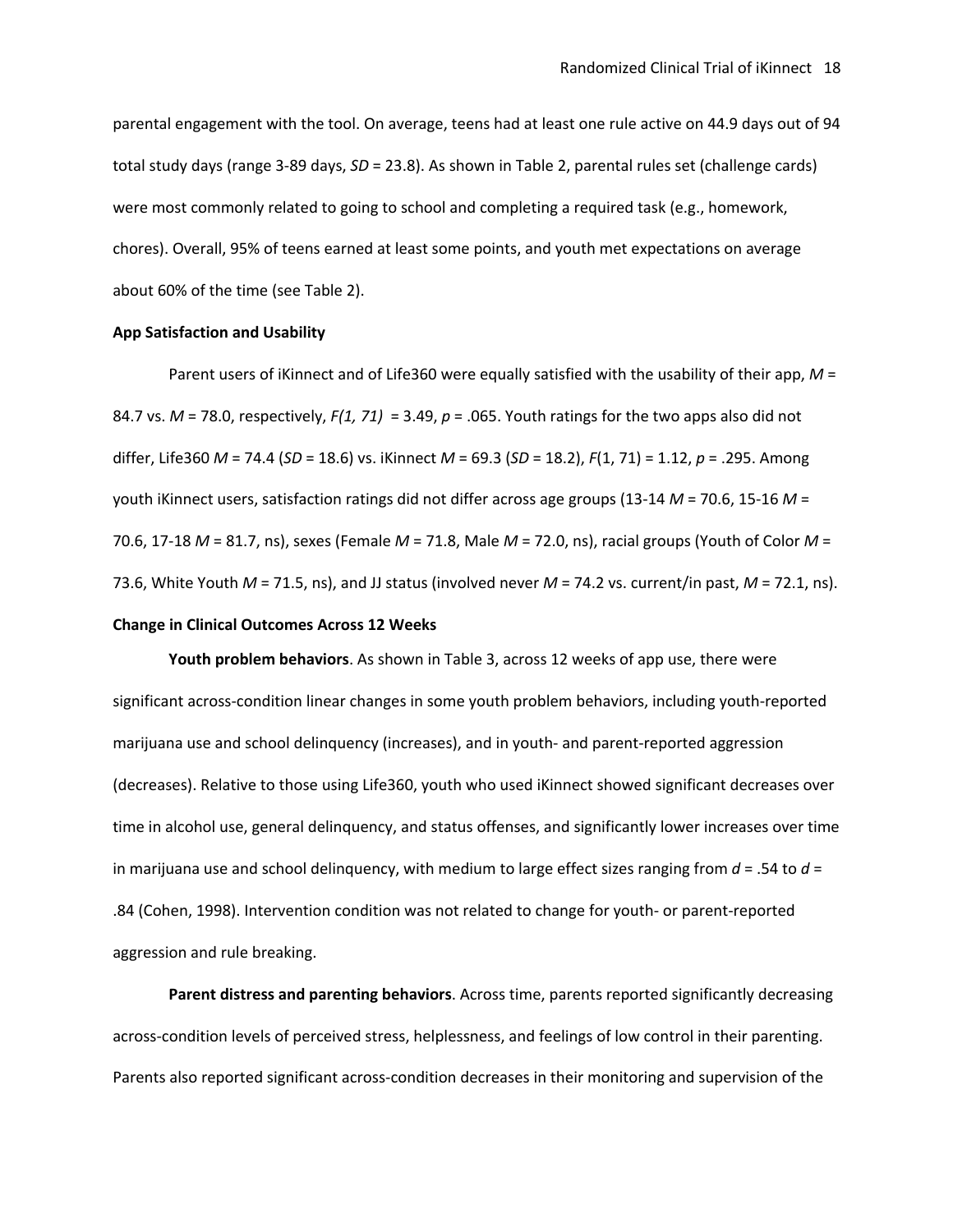teen across 12 weeks, whereas youth reported a significant increase. Both parents and youth also reported significant declines in parents' use of coercive discipline. Although the effects of iKinnect on these outcomes were in predicted directions, none were significant. Parents who used iKinnect reported significant increases in discipline consistency and in rule clarity/structure (small and medium effects).

#### **Between-Groups Differences at 12-Weeks**

To better understand the benefits of iKinnect after 12 weeks of use, models corresponding to outcomes showing significant change over time were re-parameterized such that the 12-week time point was estimated as the intercept in growth models. The effect of condition regressed on intercept served as the test of interest. As shown in Table 4, intervention effects remained significant for each outcome, with effect sizes ranging from *d* = .32 (small) to *d* = .95 (large; Cohen, 1998). In terms of clinical significance, in the preceding 2 weeks (scale reporting period), on average, youth in the iKinnect arm used alcohol on 1.05 fewer days and marijuana on 1.04 fewer days than did comparison youth, corresponding to 18-40% less use, and engaged in 24-43% fewer delinquent behaviors.

#### **Discussion**

iKinnect is the first smartphone app built to address serious adolescent conduct problems, designed to help caregivers achieve clinical tasks that are a central focus of empirically-supported approaches such as MST (i.e., setting expectations for youth behavior, monitoring compliance, and providing consistent and appropriate responses). Findings from this RCT lend support to the efficacy of iKinnect for this population. Compared to youth using Life360, youth who used iKinnect engaged in significantly less alcohol use, marijuana use, school delinquency, general delinquency, and status offenses across 12 weeks of app use, resulting in 18-43% lower problem behavior involvement by the final time point. Effect sizes for these outcomes were in the medium to large range. These promising results were obtained with youth whose conduct problems were severe ( $92<sup>nd</sup>$  percentile or higher on a CBCL-based screener). If replicated in future research, these findings have substantial public health and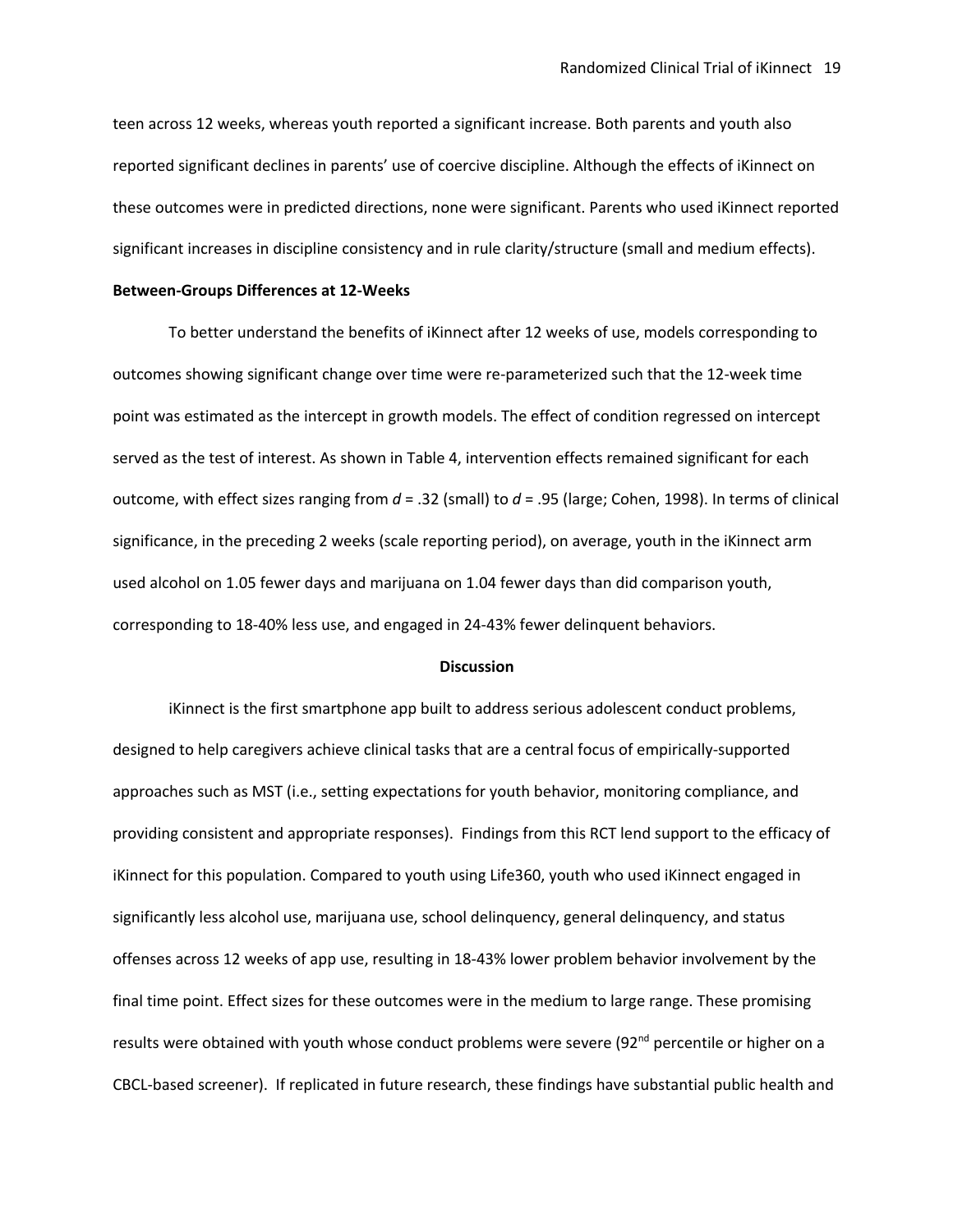safety implications, given the high rates of youth substance misuse, school dropout, and criminality.

These promising results on the ultimate youth outcomes of interest (i.e., reductions in serious conduct problems) are likely linked to concurrent improvements in parents' behavior. Consistent with hypotheses, parents who used iKinnect, relative to parents who used a location-monitoring only app, reported significantly greater improvements in the clarity and structure of their rules and in the consistency of their discipline techniques. Extensive risk factor research has shown that unclear parental expectations and inconsistent discipline have both direct and indirect (through their impact on youth deviant peer associations) effects on both onset and progression of youth conduct problems (Lansford et al., 2003; Stanger et al., 2004). Moreover, in two dismantling studies, reductions in youth antisocial behavior and in youth drug use following completion of TFC-O were mediated by improvements in parent discipline practices (Eddy & Chamberlain, 2000; Henderson et al., 2009).

iKinnect places a strong emphasis on improving these aspects of parenting behavior. Upon initial use of the app, parents are guided to think through what expectations they'd like to set for their teen, with pre-defined categories (challenge card options) listed as a menu to guide ideas. Once set, parents are reminded in real time (through automated app notifications) to be consistent in their responses, either by congratulating a teen who has done well (e.g., to send a heart emoji through the app) or by contacting a teen who might be about to stray off course (with a "call teen now" button). iKinnect also provided a way for teens to hold their parents accountable by allowing them to self-report their compliance with expectations that were not automatically verifiable through GPS (i.e., "required task" cards) and by requesting specific agreed-upon rewards when they had sufficient points.

In terms of parent behaviors, it is interesting that in both study arms, teens reported experiencing increases in monitoring and supervision behaviors, and both teens and parents reported declines in coercive parenting techniques. Parents in both arms also reported significant decreases in stress, feelings of helplessness, and sense of being out of control in their parenting. Without a no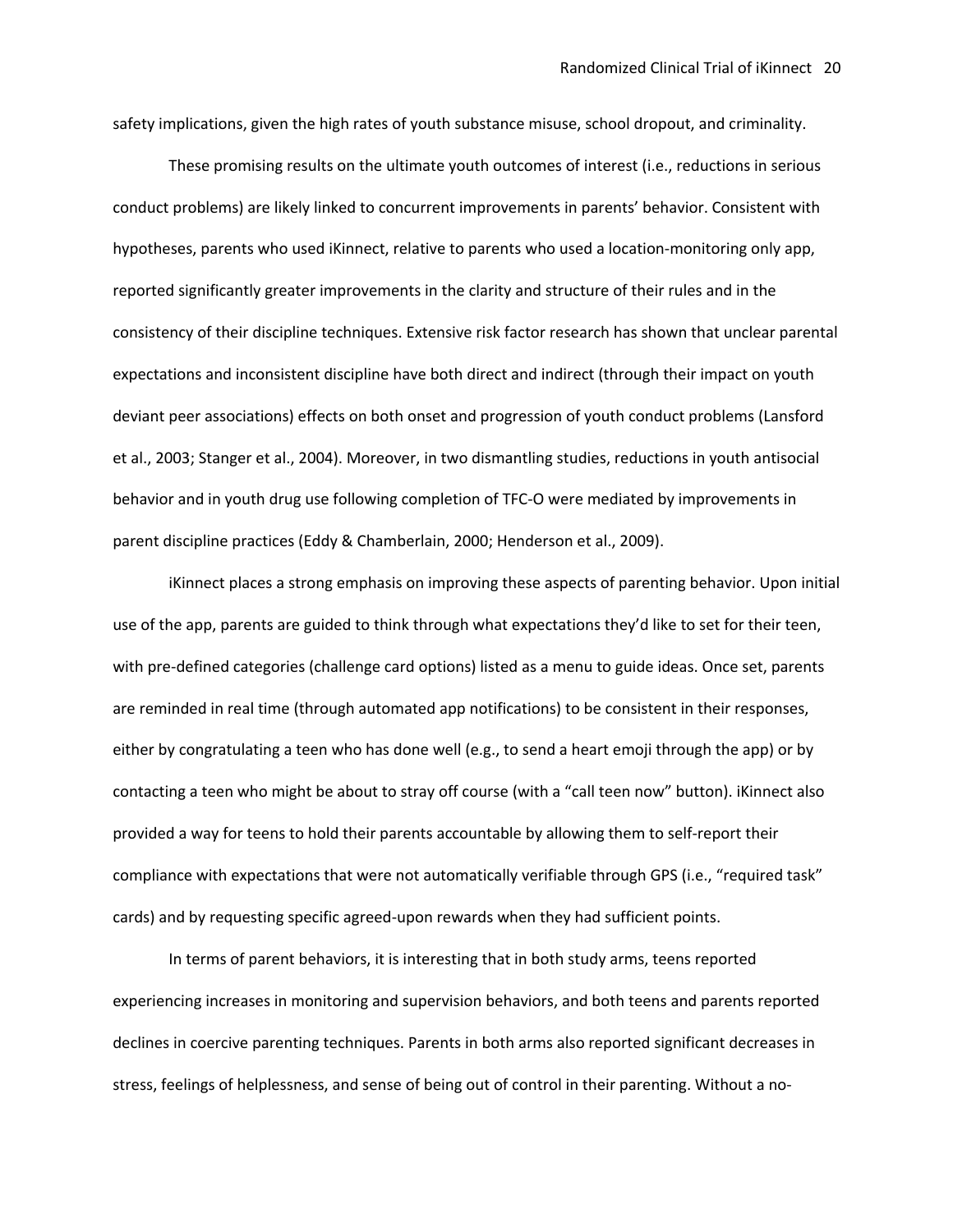intervention comparison group, it is not possible to know whether these significant changes were related to the passage of time, other services families may have been receiving, or other factors (e.g., regression to the mean). Nevertheless, a testable hypothesis for future research is whether on-demand GPS monitoring in and of itself is helpful to families with a teen engaged in conduct problems. However, based on present study results, it appears that reductions in coercion and improvements in monitoring alone may be insufficient to ultimately change problematic teen behaviors such as delinquency and substance use. The findings from this study suggest that improvements in parents' communication of clear expectations and in their consistency in responding to teen behavior are likely also necessary.

### **Limitations and Future Directions**

Several limitations are noteworthy. First, our outcome measures were limited to youth and parent self-report. Additional indicators (e.g., school grades, arrests) of improvements in youth behavior from other sources (e.g., teachers, arrest records) should be considered in future studies of iKinnect over a longer time window. Second, the sample (*N* = 72) was relatively small and underpowered to detect small effects. The sample was also heterogenous with regards to types of conduct problems; although this heterogeneity potentially supports the app's generalizability, further research is needed to understand iKinnect's effectiveness with particular clinical subgroups such as juvenile offenders or youth with substance use disorders. Similarly, although intervention effects analyses included youth race, age, and sex as covariates (when statistically significant), the small sample size prohibited a deeper understanding (e.g., moderator or split-sample analyses) of whether effects were equivalent across these groups. The majority of our sample (68% of youth, 78% of parents) self-identified as White, which may limit the generalizability of findings to families who identify with other racial/ethnic groups. Relatedly, at this early stage of iKinnect development and evaluation, the app does not yet exist in other languages, limiting its potential reach. Further app development and additional rigorous evaluation studies with more diverse samples are needed to address these concerns.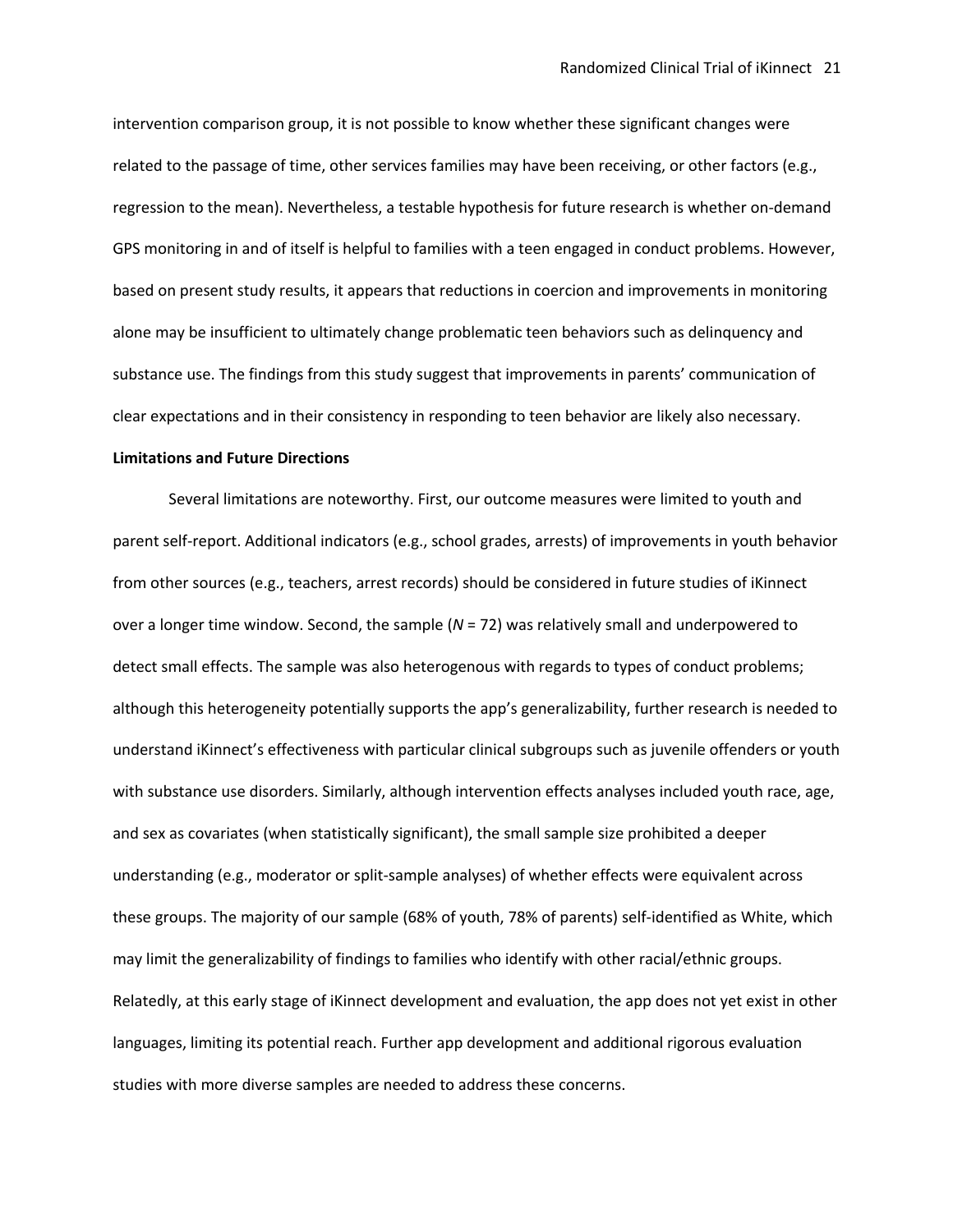Despite these limitations, the present study suggests that iKinnect may be beneficial in helping curb adolescent conduct problems and extending the reach of evidence-based techniques to a wider range of youth and families. iKinnect joins the small but growing list of high-quality digital health therapeutics, including apps, serious games, immersive environments, and wearables, that are designed for children and adolescents experiencing mental health concerns (Stoll & Pina, 2018). iKinnect is unique in its focus on severe adolescent externalizing behavior, linked caregiver-teen functionality, and high customizability, allowing parents to tailor their approach to individual youth needs and to dynamically change expectations over time. The unique interactive functionality of iKinnect may someday serve as a platform for delivery of other evidence-based practices for which a strong parental component is warranted. For example, work is underway to expand iKinnect by adding features that coach parents in teen suicide prevention techniques, such as limiting youth access to lethal means, regularly assessing teen emotional state, and supporting teen to use suicide prevention skills.

The need to close the "treatment gap" and provide effective interventions to a much higher proportion of children and adolescents with behavioral health needs is urgent, particularly for those conditions with high prevalence rates and far-ranging human and financial costs like serious conduct problems. iKinnect could be valuable in a variety of contexts, either as a supplement to a youth's treatment, a way to sustain gains after treatment termination, as a stand-alone tool independent of treatment, and in any number of preventative or early intervention settings. For example, iKinnect could be a first-line intervention in several large public youth-serving systems, such as in juvenile justice, targeting diversion or re-entry populations, or in school systems, targeting students with truancy or disciplinary concerns. We are also exploring using parent-to-parent peer support specialists as conduits for iKinnect in innovative dissemination settings such as large employers or pediatrician offices. With nearly ubiquitous smartphone ownership among teens and their caregivers, the timing is right for technologies such as iKinnect to play a significant role in addressing adolescent mental health needs.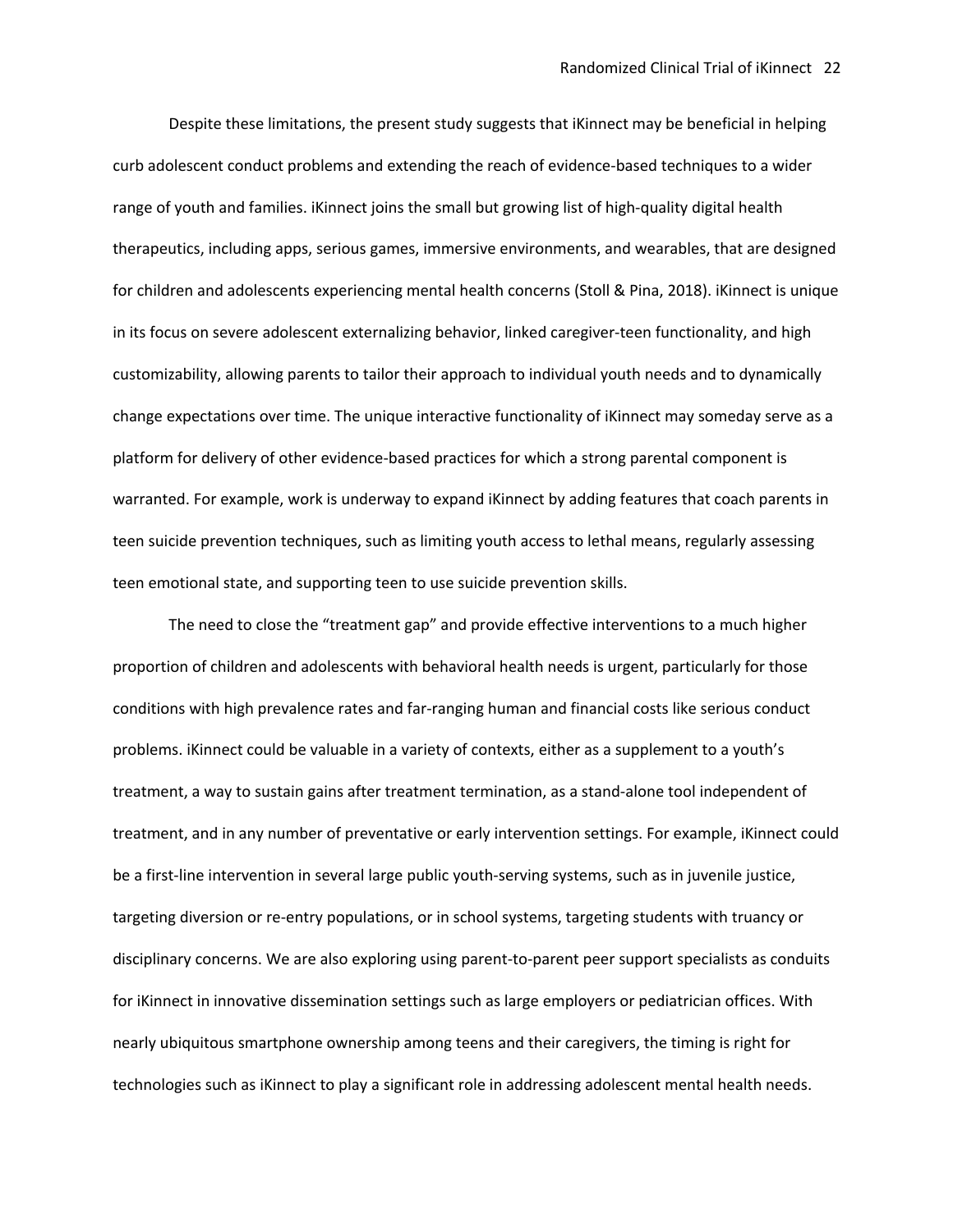#### **References**

- Achenbach, T. M., & Rescorla, L. A. (2001). *Manual for the ASEBA School-Age Forms and Profiles*. University of Vermont, Research Center for Children, Youth, & Families.
- Beauchaine, T. P., & Hinshaw, S. P. (2016). *The Oxford handbook of externalizing spectrum disorders* (T. P. Beauchaine & S. P. Hinshaw (eds.); 2015-46836-000). Oxford University Press.
- Border, R., Corley, R. P., Brown, S. A., Hewitt, J. K., Hopfer, C. J., McWilliams, S. K., Rhea, S. A., Shriver, C. L., Stallings, M. C., Wall, T. L., Woodward, K. E., & Rhee, S. H. (2018). Independent predictors of mortality in adolescents ascertained for conduct disorder and substance use problems, their siblings & community controls. *Addiction*, *113*(11), 2107–2115. https://doi.org/10.1111/add.14366
- Brame, R., Turner, M. G., Paternoster, R., & Bushway, S. D. (2012). Cumulative prevalence of arrest from ages 8 to 23 in a national sample. *Pediatrics*, *129*(1), 21–27.
- Brooke, J. (1996). SUS: A quick and dirty usability scale. In P.W. Jordan, B. Thomas, B.A. Weerdmeester, & I. L. McClelland (Eds.), *Usability Evaluation in Industry* (pp. 189–194). Taylor and Francis.
- Bul, K. C., Kato, P. M., Van der Oord, S., Danckaerts, M., Vreeke, L. J., Willems, A.,…& Maras, A. (2016). Behavioral Outcome Effects of Serious Gaming as an Adjunct to Treatment for Children With Attention-Deficit/Hyperactivity Disorder: A Randomized Controlled Trial. *Journal of Medical Internet Research*, *18*(2), e26. https://doi.org/10.2196/jmir.5173
- Buttazzoni, A., Brar, K., & Minaker, L. Smartphone-based interventions and internalizing disorders in youth: Systematic review and meta-analysis. *Journal of Medical Internet Research* 23 (1). (January 11, 2021). https://doi.org/10.2196/16490.
- Campis, L. K., Lyman, R. D., & Prentice-Dunn, S. (1986). The Parental Locus of Control Scale: Development and Validation. *Journal of Clinical Child Psychology*, *15*(3), 260–267. https://doi.org/10.1207/s15374424jccp1503\_10

Carl, J. R., Jones, D. J., Lindhiem, O. J., Doss, B. D., Weingardt, K. R., Timmons, A. C., & Comer, J. S. (2021).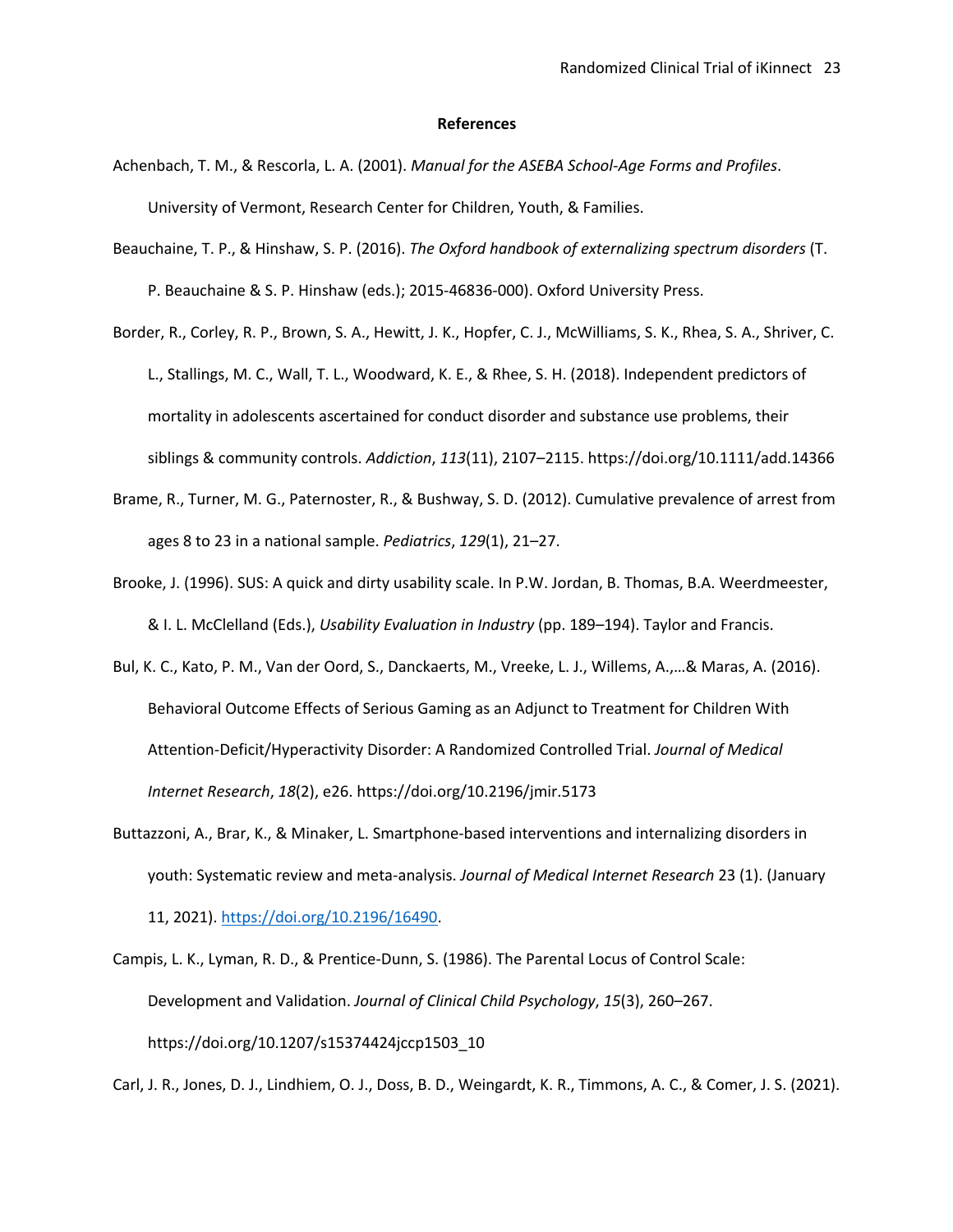Regulating digital therapeutics for mental health: Opportunities, challenges, and the essential role of psychologists. *British Journal of Clinical Psychology*, 1.

Chamberlain, P. (2003). *Treating chronic juvenile offenders: Advances made through the Oregon multidimensional treatment foster care model* (2003-02952-000). American Psychological Association. https://doi.org/10.1037/10596-000

Cohen, J. (1988). *Statistical Power Analysis for the Behavioral Sciences*. New York, NY: Academic Press.

- Cohen, S. (1988). Perceived stress in a probability sample of the United States. In *The social psychology of health* (pp. 31–67). Sage Publications, Inc.
- Davis, J. P., Houck, J. M., Rowell, L. N., Benson, J. G., & Smith, D. C. (2016). Brief Motivational Interviewing & Normative Feedback for Adolescents: Change Language and Alcohol Use Outcomes. *Journal of Substance Abuse Treatment*, *65*, 66–73. https://doi.org/10.1016/j.jsat.2015.10.004
- Dennis, M. L., Titus, J. C., White, M. K., Unsicker, J. I., & Hodgkins, D. (2003). *Global Appraisal of Individual Needs: Administration guide for the GAIN and related measures.*
- Eddy, J. M., & Chamberlain, P. (2000). Family managment and deviant peer association as mediators of the impact of treatment condition on youth antisocial behavior. *Journal of Consulting and Clinical Psychology*, *68*(5), 857–863. https://doi.org/10.1037/0022-006x.68.5.857
- Elliott, D. S., Huizinga, D., & Ageton, S. S. (1990). Explaining delinquency and drug use. *Psychology in the Schools*, *27*(1), 91–92. https://doi.org/10.1002/1520-6807(199001)27:1<91::AID-PITS2310270115>3.0.CO;2-Y
- Fagan, A. A., Bumbarger, B. K., Barth, R. P., Bradshaw, C. P., Cooper, B. R., Supplee, L. H., & Walker, D. K. (2019). Scaling up evidence-based interventions in US public systems to prevent behavioral health problems: Challenges and opportunities. *Prevention Science*, *20*(8), 1147–1168. https://doi.org/10.1007/s11121-019-01048-8

Fergusson, D. M., Boden, J. M., & Horwood, L. J. (2013). Childhood self-control and adult outcomes: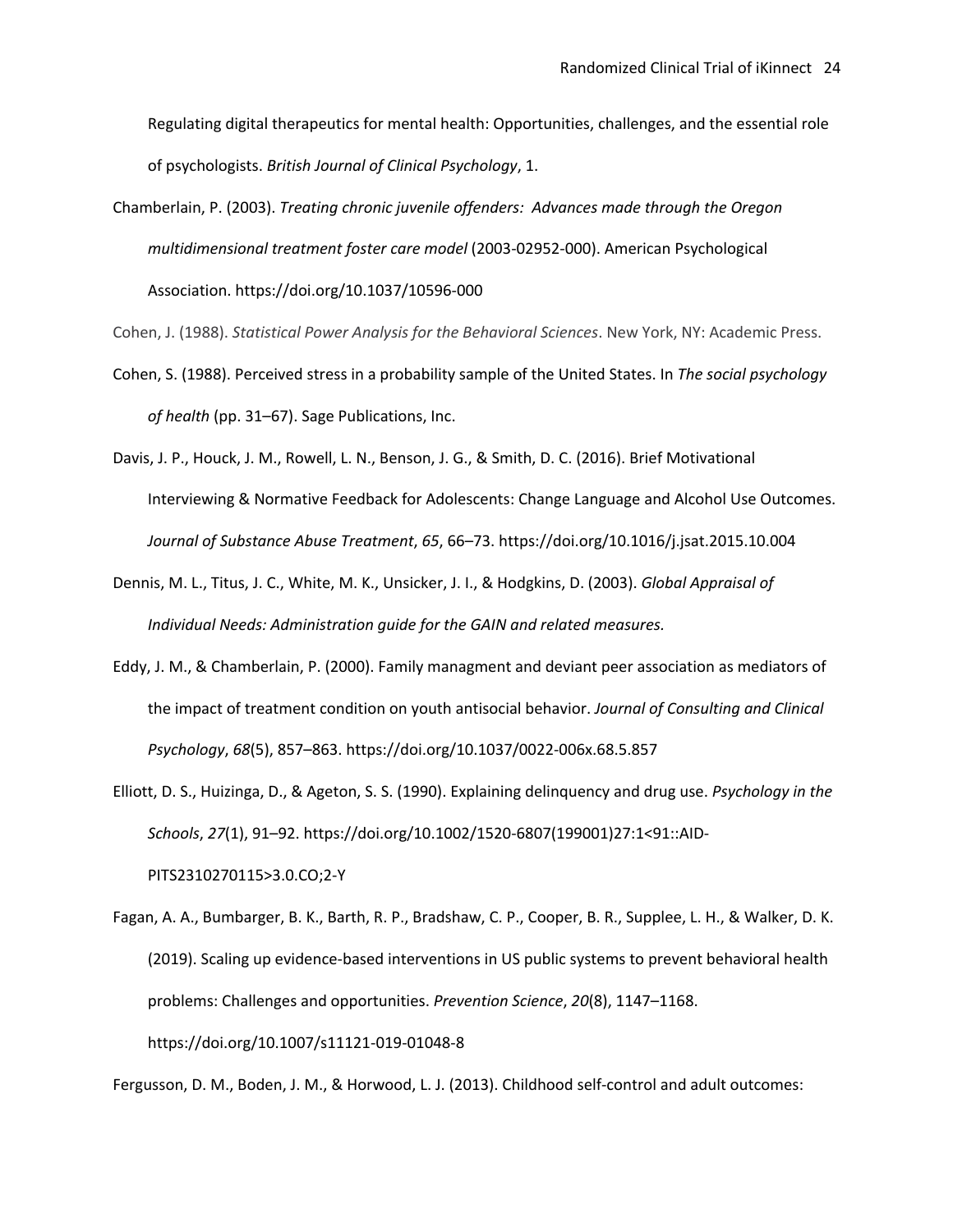Results from a 30-year longitudinal study. *Journal of the American Academy of Child & Adolescent Psychiatry*, *52*(7), 709–717. https://doi.org/10.1016/j.jaac.2013.04.008

- Godley, S. H., Passetti, L. L., Funk, R. R., Garner, B. R., & Godley, M. D. (2008). One-year treatment patterns and change trajectories for adolescents participating in outpatient treatment. *Journal of Psychoactive Drugs*, *40*(1), 17–28. https://doi.org/10.1080/02791072.2008.10399758
- Gustafson, D. H., McTavish, F. M., Chih, M.-Y., Atwood, A. K., Johnson, R. A., …& Shah, D. (2014). A Smartphone Application to Support Recovery From Alcoholism: A Randomized Clinical Trial. *JAMA Psychiatry*, *71*(5), 566–572. https://doi.org/10.1001/jamapsychiatry.2013.4642
- Halliday-Boykins, C. A., Schaeffer, C. M., Henggeler, S. W., Chapman, J. E., Cunningham, P. B., Randall, J., & Shapiro, S. B. (2010). Predicting nonresponse to juvenile drug court interventions. *Journal of Substance Abuse Treatment*, *39*(4), 318–328. https://doi.org/10.1016/j.jsat.2010.07.011
- Henderson, C. E., Rowe, C. L., Dakof, G. A., Hawes, S. W., & Liddle, H. A. (2009). Parenting practices as mediators of treatment effects in an early-intervention trial of multidimensional family therapy. *The American Journal of Drug and Alcohol Abuse*, *35*(4), 220–226.

https://doi.org/10.1080/00952990903005890

- Henggeler, S. W. (2011). Efficacy studies to large-scale transport: The development and validation of multisystemic therapy programs. *Annual Review of Clinical Psychology*, *7*, 351–381. https://doi.org/ 10.1146/annurev-clinpsy-032210-104615
- Hollis, C., Falconer, C. J., Martin, J. L., Whittington, C., Stockton, S., Glazebrook, C., & Davies, E. B. (2017). Annual Research Review: Digital health interventions for children and young people with mental health problems—A systematic and meta-review. *Journal of Child Psychology and Psychiatry*, *58*(4), 474–503. https://doi.org/10.1111/jcpp.12663
- Huey, S. J. J., Henggeler, S. W., Brondino, M. J., & Pickrel, S. G. (2000). Mechanisms of change in multisystemic therapy: Reducing delinquent behavior through therapist adherence and improved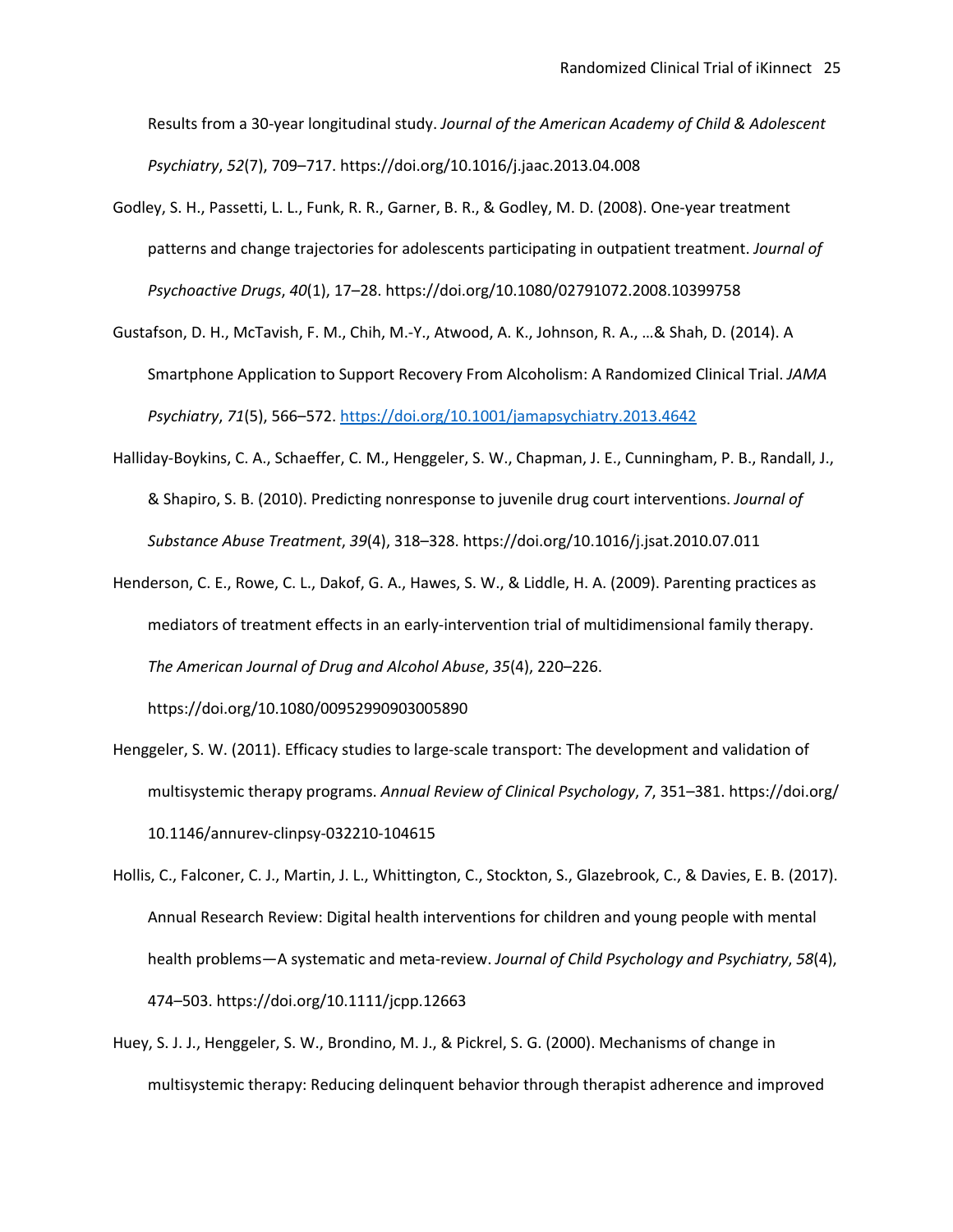family and peer functioning. *Journal of Consulting and Clinical Psychology*, *68*(3), 451–467.

https://doi.org/10.1037/0022-006X.68.3.451

- Kazdin, A. E. (2019). Annual Research Review: Expanding mental health services through novel models of intervention delivery. *Journal of Child Psychology and Psychiatry*, *60*(4), 455–472. https://doi.org/10.1111/jcpp.12937
- Kena, G., Musu-Gillette, L., Robinson, J., Wang, X., Rathbun, A., Zhang, J., . . . Dunlop\_Velez, E. (2015). The condition of education 2015 (nces 2015-144). U.S. Department of Education, National Center for Education Statistics: Washington, DC. Retrieved at http://nces.ed.gov/pubs2015/2015144.pdf.
- Kenny, R., Dooley, B., & Fitzgerald, A. (2015). Feasibility of "CopeSmart": A Telemental Health App for Adolescents. *JMIR Mental Health*, *2*(3), e22–e22. PubMed. https://doi.org/10.2196/mental.4370
- Lansford, J. E., Criss, M. M., Pettit, G. S., Dodge, K. A., & Bates, J. E. (2003). Friendship quality, peer group affiliation, and peer antisocial behavior as moderators of the link between negative parenting and adolescent externalizing behavior. *Journal of Research on Adolescence*, *13*(2), 161–184.
- Loeber, R., Burke, J. D., & Pardini, D. A. (2009). Development and etiology of disruptive and delinquent behavior. *Annual Review of Clinical Psychology*, *5*, 291–310.

https://doi.org/10.1146/annurev.clinpsy.032408.153631

- Loeber, R., Stouthamer-Loeber, M., Van Kammen,W., & Farrington, D. P. (1991). Initiation, escalation, and desistance in juvenile offending and their correlates. *Journal of Criminal Law and Criminology, 82*, 36-82. doi:10.2307/1143789
- McCart, M. R., & Sheidow, A. J. (2016). Evidence-Based Psychosocial Treatments for Adolescents With Disruptive Behavior. *Journal of Clinical Child & Adolescent Psychology*, *45*(5), 529–563. https://doi.org/10.1080/15374416.2016.1146990
- McMahon, R. J., & Forehand, R. L. (2003). *Helping the noncompliant child: Family-based treatment for oppositional behavior*. Guilford Press.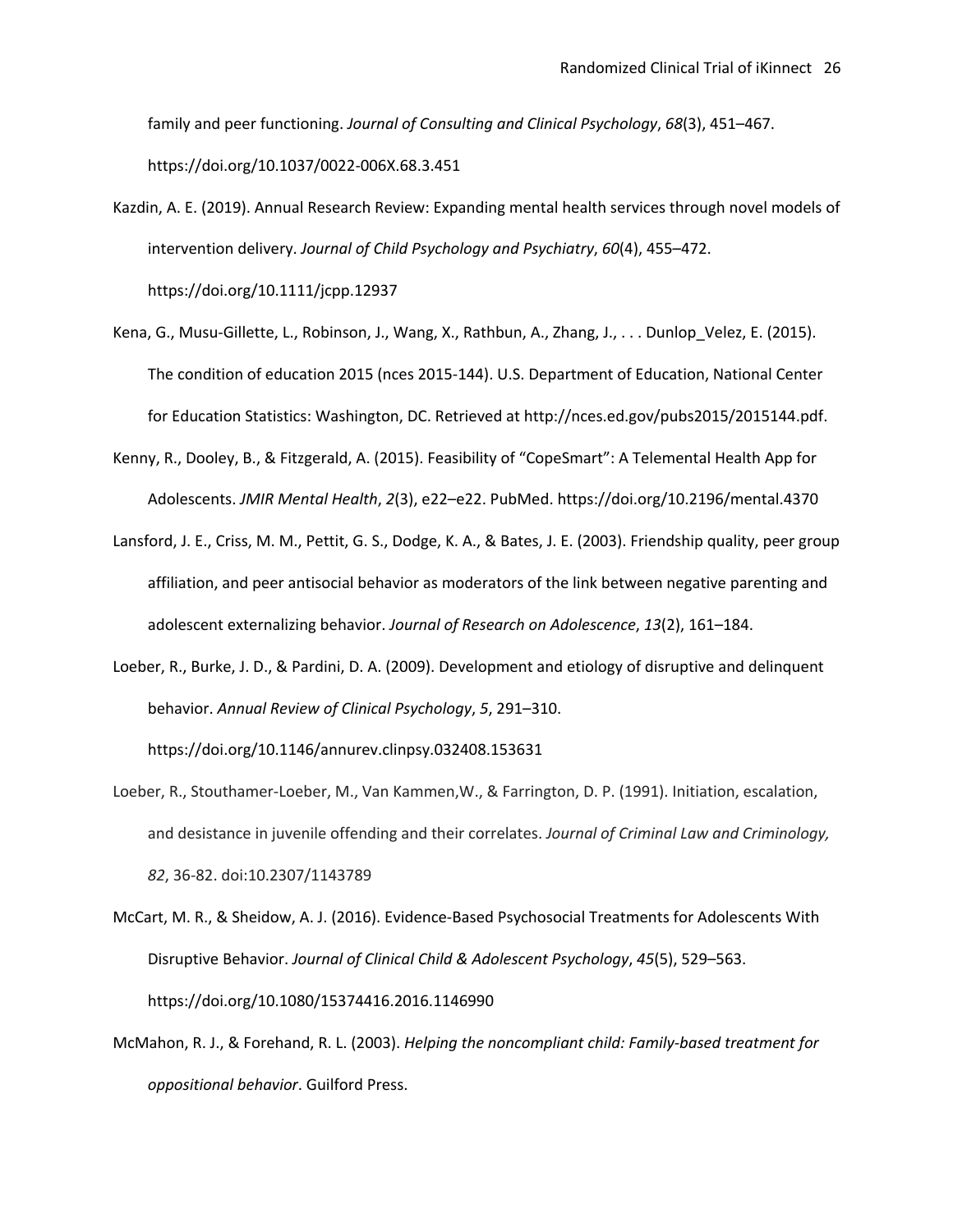McCarty, C. A., Wymbs, B. T., Mason, W. A., King, K. M., McCauley, E., Baer, J., & Vander Stoep, A. (2013). Early adolescent growth in depression and conduct problem symptoms as predictors of later substance use impairment. *J Abnorm Child Psychol*, *41*(7), 1041–1051. https://doi.org/10.1007/s10802-013-9752-x

Mihalic, S.F., & Elliott, D.S. (2015). Evidence-based programs registry: Blueprints for Healthy Youth Development. *Evaluation & Program Planning*, *48*, 124–131. https://doi.org/10.1016/j.evalprogplan.2014.08.004

Mingebach, T., Kamp-Becker, I., Christiansen, H., & Weber, L. (2018). Meta-meta-analysis on the effectiveness of parent-based interventions for the treatment of child externalizing behavior problems. *PLOS ONE*, *13*(9), e0202855. https://doi.org/10.1371/journal.pone.0202855

Muthén, L.K. and Muthén, B.O. (2017). *Mplus User's Guide, 8th Edition*. Los Angeles: Muthén & Muthén.

- Nock, M. K., Kazdin, A. E., Hiripi, E., & Kessler R. C. (2006). Prevalence, subtypes, & correlates of conduct disorder in the National Comorbidity Survey Replication. *Psychological Medicine*, *36*(5), 699–710.
- Parent, J., Anton, M. T., Loiselle, R., Highlander, A., Breslend, N….& Jones, D. J. (2021). A randomized controlled trial of technology-enhanced behavioral parent training: Sustained parent skill use and child outcomes at follow-up. *Journal of Child Psychology and Psychiatry*.
- Petersen, I. T., Bates, J. E., Dodge, K. A., Lansford, J. E., & Pettit, G. S. (2016). Identifying an Efficient Set of Items Sensitive to Clinical-Range Externalizing Problems in Children. *Psychological Assessment*, *28*(5), 598–612. https://doi.org/10.1037/pas0000185
- Pramana, G., Parmanto, B., Kendall, P. C., & Silk, J. S. (2014). The SmartCAT: An m-health platform for ecological momentary intervention in child anxiety treatment. *Telemedicine Journal and E-Health*, *20*(5), 419–427. https://doi.org/10.1089/tmj.2013.0214
- Schaeffer, C.M., Dimeff, L.A., Koerner, K., & Carroll, D. (2022). *Development and dissemination of iKinnect, a mobile phone app for adolescents with serious conduct problems*. [Manuscript in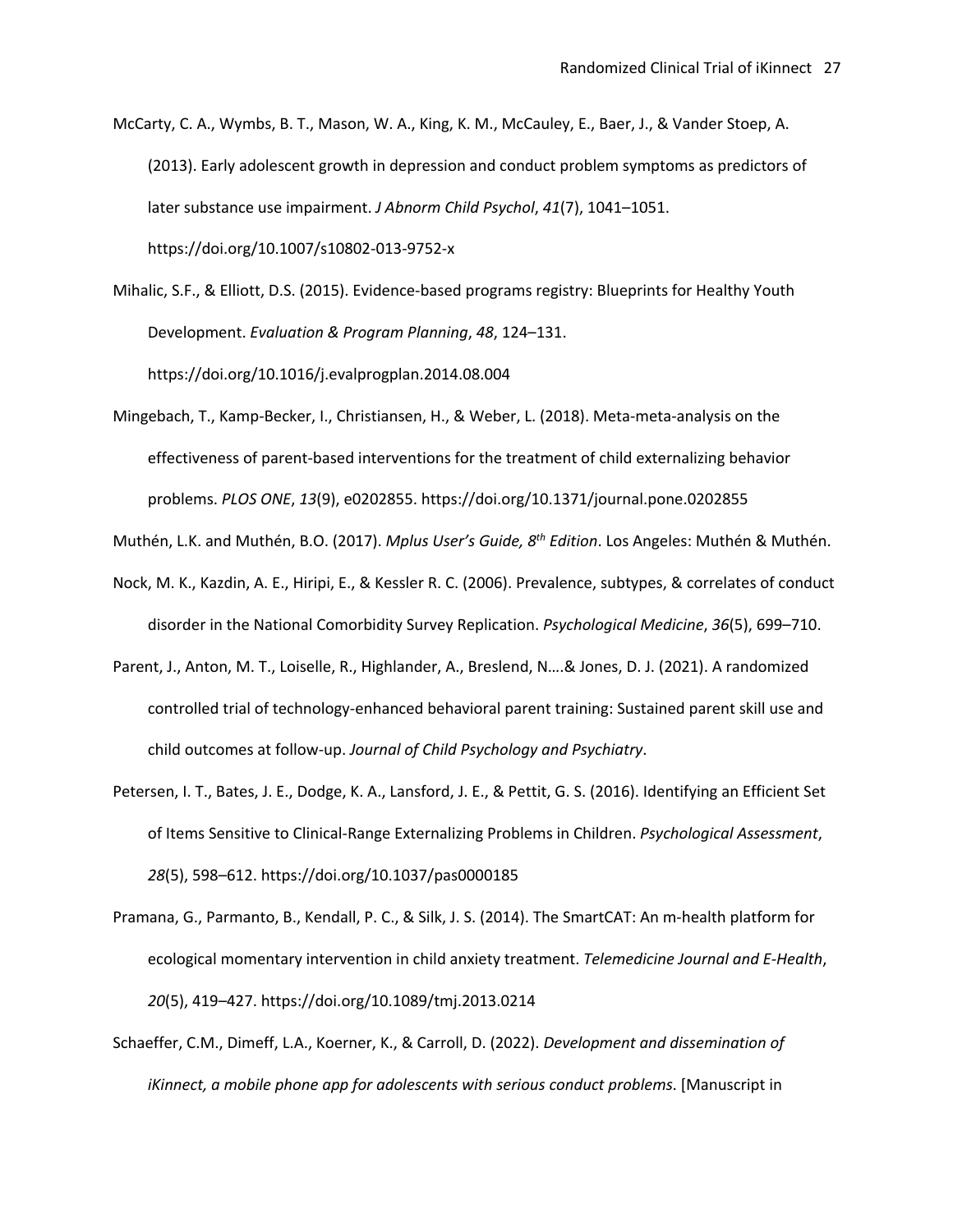preparation]. Department of Psychiatry, University of Maryland-Baltimore.

- Substance Abuse and Mental Health Services Administration (2019). *Results from the 2018 national survey on drug use and health: Summary of national findings*. Substance Abuse and Mental Health Services Administration: Rockville, MD. Retrieved from http://www.samhsa.gov/ data/sites/default/files/NSDUHresultsPDFWHTML2013/Web/NSDUHresults2013.htm#tab8.1
- Sexton, T. L. (2019). Functional family therapy: An evidence-based, family-focused, and systemic approach for working with adolescents and their families. In B. H. Fiese, M. Celano, K. Deater-Deckard, E. N. Jouriles, & M. A. Whisman (Eds.), *APA handbook of contemporary family psychology: Family therapy and training., Vol. 3.* (2018-59954-011; pp. 171–188). Washington, DC: American Psychological Association. https://doi.org/10.1037/0000101-011
- Skinner, E., Johnson, S., & Snyder, T. (2005). Six Dimensions of Parenting: A Motivational Model. *Parenting*, *5*(2), 175–235. https://doi.org/10.1207/s15327922par0502\_3
- Stanger, C., Dumenci, L., Kamon, J., & Burstein, M. (2004). Parenting and children's externalizing problems in substance-abusing families. *Journal of Clinical Child and Adolescent Psychology*, *33*(3), 590–600. https://doi.org/10.1207/s15374424jccp3303\_16
- Stoll, R., & Pina, A. (2018, Spring). Evidence-Based Apps are Needles in the Marketplace Hay Stack. *In Balance*, 12–13. https://sccap53.org/publications/inbalance-newsletter/d53\_spring\_2018/
- Thornberry, T.P., Huizinga, D., & Loeber, R. (1995). *Prevention of serious delinquency and violence: Implications from research on the causes and correlates of delinquency*. Thousand Oaks, CA: Sage.
- van der Stouwe, T., Asscher, J. J., Stams, G. J. J. M., Deković, M., & van der Laan, P. H. (2014). The effectiveness of multisystemic therapy (MST): A meta-analysis. *Clinical Psychology Review*, *34*(6), 468–481. https://doi.org/10.1016/j.cpr.2014.06.006
- White, S. J., & Freedman, L. S. (1978). Allocation of patients to treatment groups in a controlled clinical study. *British Journal of Cancer*, *37*, 849–857. https://doi.org/10.1038/bjc.1978.124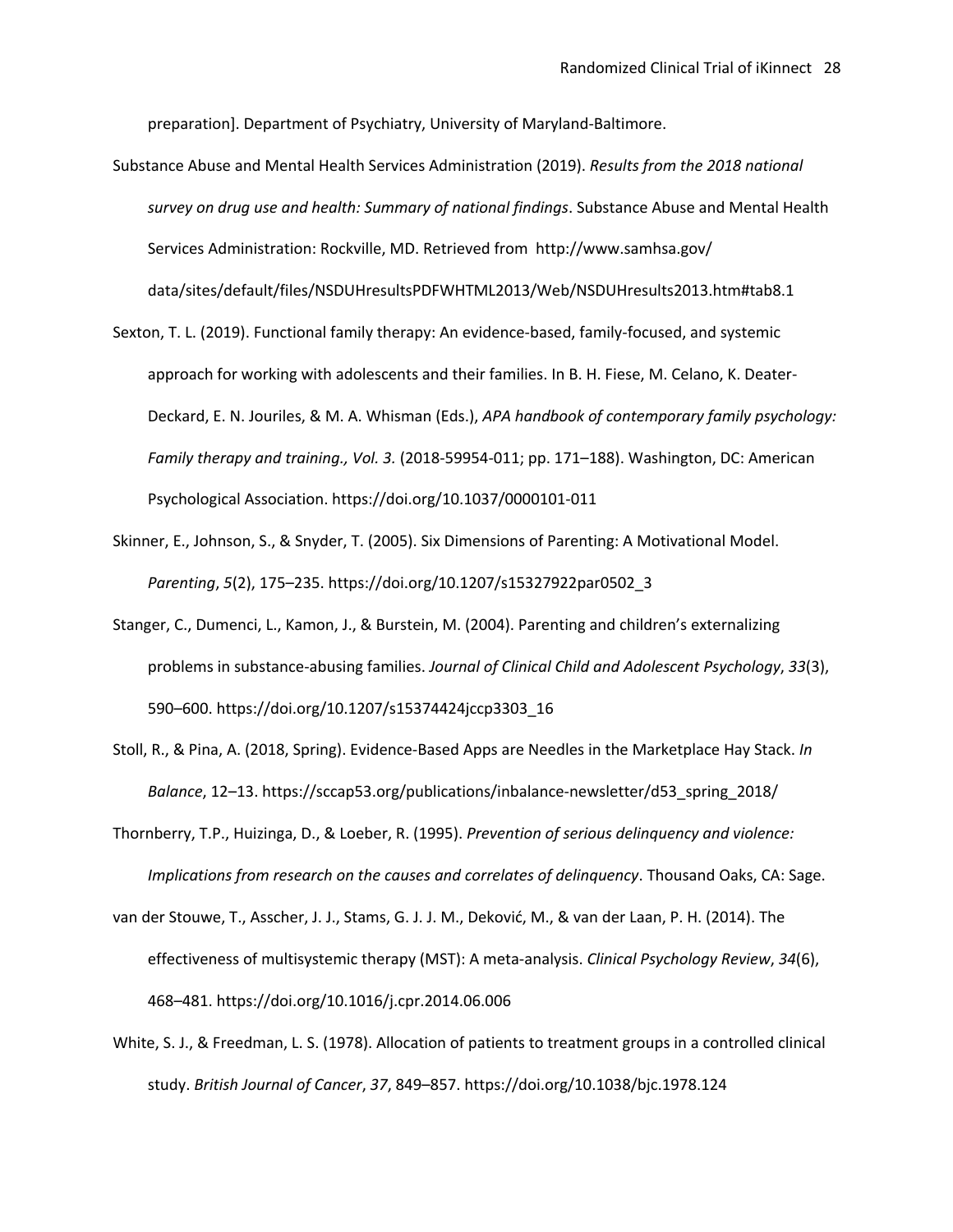# **Table 1**

# *Participant Characteristics by Study Group*

|                                         | Frequencies |            |          |      |
|-----------------------------------------|-------------|------------|----------|------|
|                                         | iKinnect    | Life360    |          |      |
| Characteristic                          | $(n = 34)$  | $(n = 38)$ | $\chi^2$ | р    |
| Youth gender (% male)                   | 55.9        | 63.2       | 0.40     | .530 |
| Youth race (% each)                     |             |            | 2.37     | .652 |
| White                                   | 64.7        | 71.1       |          |      |
| <b>Black</b>                            | 14.7        | 15.8       |          |      |
| American Indian                         | 2.9         | $---$      |          |      |
| Asian or Pacific Islander               | $---$       | 2.6        |          |      |
| More than one race/Other                | 14.7        | 10.5       |          |      |
| Youth ethnicity (% Hispanic/Latinx)     | 26.5        | 13.2       | 2.03     | .154 |
| Youth education level (% each)          |             |            | 11.33    | .125 |
| Completed 5 <sup>th</sup> grade         | ---         | 5.3        |          |      |
| Completed 6 <sup>th</sup> grade         | 20.6        | 2.6        |          |      |
| Completed 7 <sup>th</sup> grade         | 17.6        | 26.3       |          |      |
| Completed 8 <sup>th</sup> grade         | 23.5        | 15.8       |          |      |
| Completed 9 <sup>th</sup> grade         | 23.5        | 23.7       |          |      |
| Completed 10 <sup>th</sup> grade        | 5.9         | 18.4       |          |      |
| Completed 11 <sup>th</sup> grade        | 5.9         | 5.3        |          |      |
| High school graduate                    | $---$       | 2.6        |          |      |
| Youth regular school (% attending)      | 82.4        | 81.6       | 0.01     | .932 |
| Youth history of arrest (% yes)         | 29.4        | 23.7       | 0.30     | .604 |
| Youth history of detention (% yes)      | 20.6        | 13.2       | 0.71     | .299 |
| Parent gender (% female)                | 100         | 100        |          |      |
| Parent role (% each)                    |             |            | 2.85     | .416 |
| <b>Biological parent</b>                | 94.1        | 89.5       |          |      |
| Adoptive parent                         | 2.9         | 7.9        |          |      |
| Stepparent                              | 2.9         | $---$      |          |      |
| Other                                   | ---         | 2.6        |          |      |
| Parent race (% each)                    |             |            | 2.38     | .666 |
| White                                   | 76.5        | 78.9       |          |      |
| <b>Black</b>                            | 11.8        | 13.2       |          |      |
| American Indian                         | 2.9         |            |          |      |
| Asian or Pacific Islander               |             | 2.6        |          |      |
| More than one race/Other                | 8.8         | 5.3        |          |      |
| Parent ethnicity (% Hispanic/Latinx)    | 14.7        | 7.9        | 0.84     | .359 |
| Parent relationship status (% each)     |             |            | 2.85     | .416 |
| Sole adult in household                 | 44.1        | 26.4       |          |      |
| Living with partner, not youth's parent | 23.6        | 42.2       |          |      |
| Living with youth's other parent        | 29.4        | 26.3       |          |      |
| Other                                   | 2.9         | 5.3        |          |      |
|                                         |             |            |          |      |

(table continues)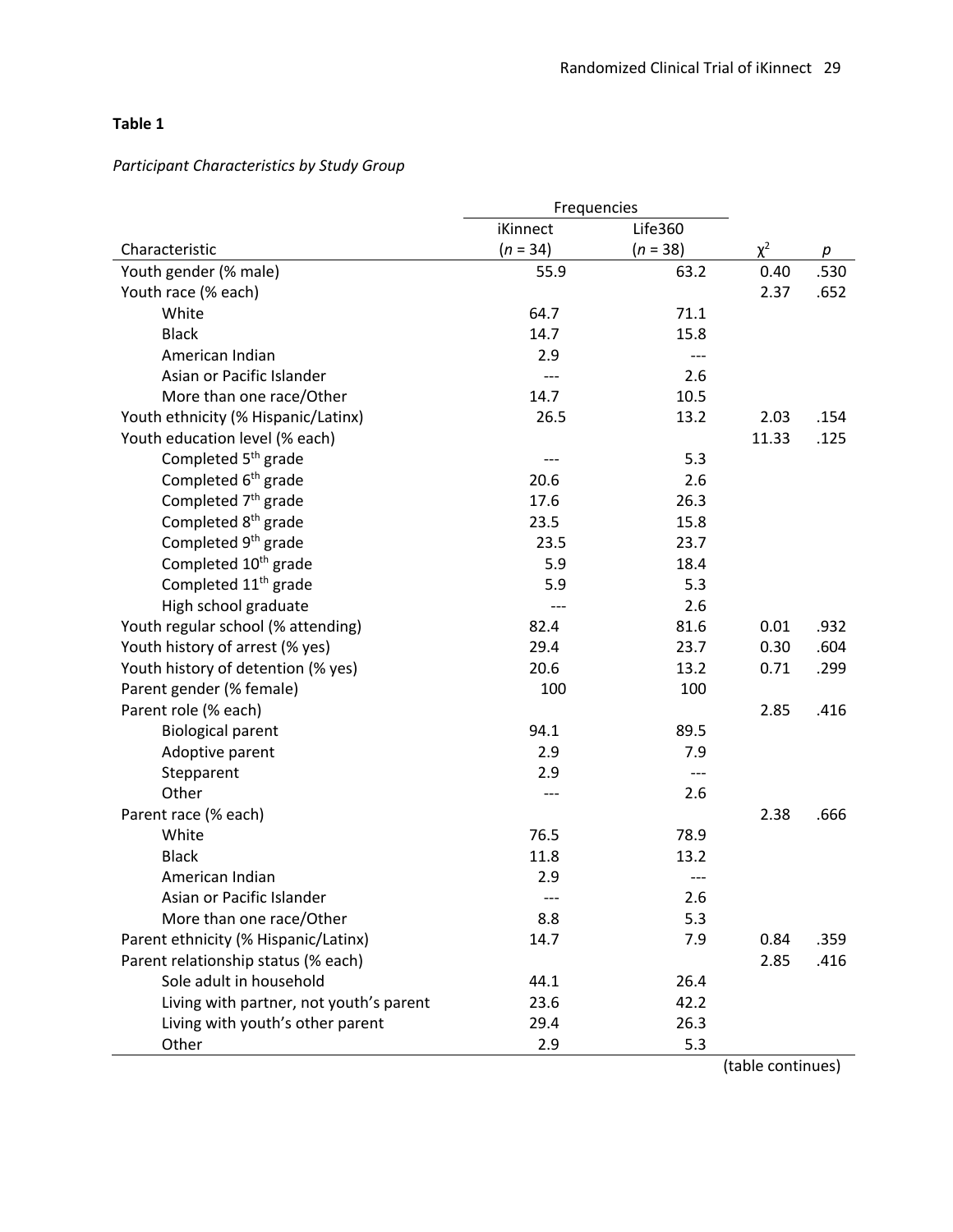|                                                      | Frequencies |                |          |      |
|------------------------------------------------------|-------------|----------------|----------|------|
|                                                      | iKinnect    | <b>Life360</b> |          |      |
| Characteristic                                       | $(n = 34)$  | $(n = 38)$     | $\chi^2$ | р    |
| Parent education level (% each)                      |             |                | 8.48     | .292 |
| Partial high school                                  | 2.9         | 7.9            |          |      |
| High school graduate                                 | 47.1        | 52.6           |          |      |
| 2-year college degree                                | 17.6        | 13.2           |          |      |
| 4-year college degree                                | 26.5        | 13.2           |          |      |
| Masters degree                                       | $---$       | 10.5           |          |      |
| Doctoral (PhD, MD, or other)                         | 2.9         | 2.6            |          |      |
| Other                                                | 2.9         | ---            |          |      |
| Parent employed (% yes)                              | 50          | 73.7           | 4.30     | .038 |
| Annual household income (% each)                     |             |                | 3.18     | .786 |
| Less than 10,000                                     | 8.8         | 10.5           |          |      |
| $10,001 - 20,000$                                    | 17.6        | 7.9            |          |      |
| $20,001 - 30,000$                                    | 14.7        | 28.9           |          |      |
| $30,001 - 40,000$                                    | 8.8         | 7.9            |          |      |
| $40,001 - 50,000$                                    | 8.8         | 7.9            |          |      |
| $50,001 - 60,000$                                    | 14.7        | 13.2           |          |      |
| 60,000 and above                                     | 26.5        | 23.7           |          |      |
| Parent use of computers and smartphones <sup>b</sup> |             |                |          |      |
| Minimum: Uses "only occasionally"                    | 0.0         | 2.7            | 1.88     | .391 |
| Medium: Uses "sometimes"                             | 2.9         | 8.1            |          |      |
| High: Uses "very often in my free time"              | 97.1        | 89.2           |          |      |
| Family recruitment source (% each)                   |             |                | 8.19     | .017 |
| Social media                                         | 88.2        | 71.1           |          |      |
| Other                                                | 5.9         | 28.9           |          |      |
| Unknown                                              | 5.9         |                |          |      |
|                                                      | Means (SDs) | F              | p        |      |
| Youth age (in years)                                 | 14.6(1.3)   | 14.7(1.3)      | 0.16     | .695 |
| Conduct problems screening score <sup>a</sup>        | 12.7(4.5)   | 11.3(4.6)      | 1.67     | .201 |
| Parent age (in years)                                | 39.4 (7.0)  | 38.8(6.7)      | 0.04     | .704 |
| Number of other children in household                | 1.8(1.4)    | 1.6(1.0)       | 1.0      | .410 |

<sup>a</sup> Based on the 10-item *Child Behavior Checklist Externalizing Behavior Screening Scale* (Achenbach & Rescorla, 2001; Petersen, Bates, Dodge, Lansford, & Pettit, 2016). A score of 6 corresponds to a T score of 64 (92<sup>nd</sup> percentile) on this scale (possible range  $0 - 20$ ).

b Based on parents' response to the question, "Rate your current level of computer and smartphone use" asked as part of the baseline assessment.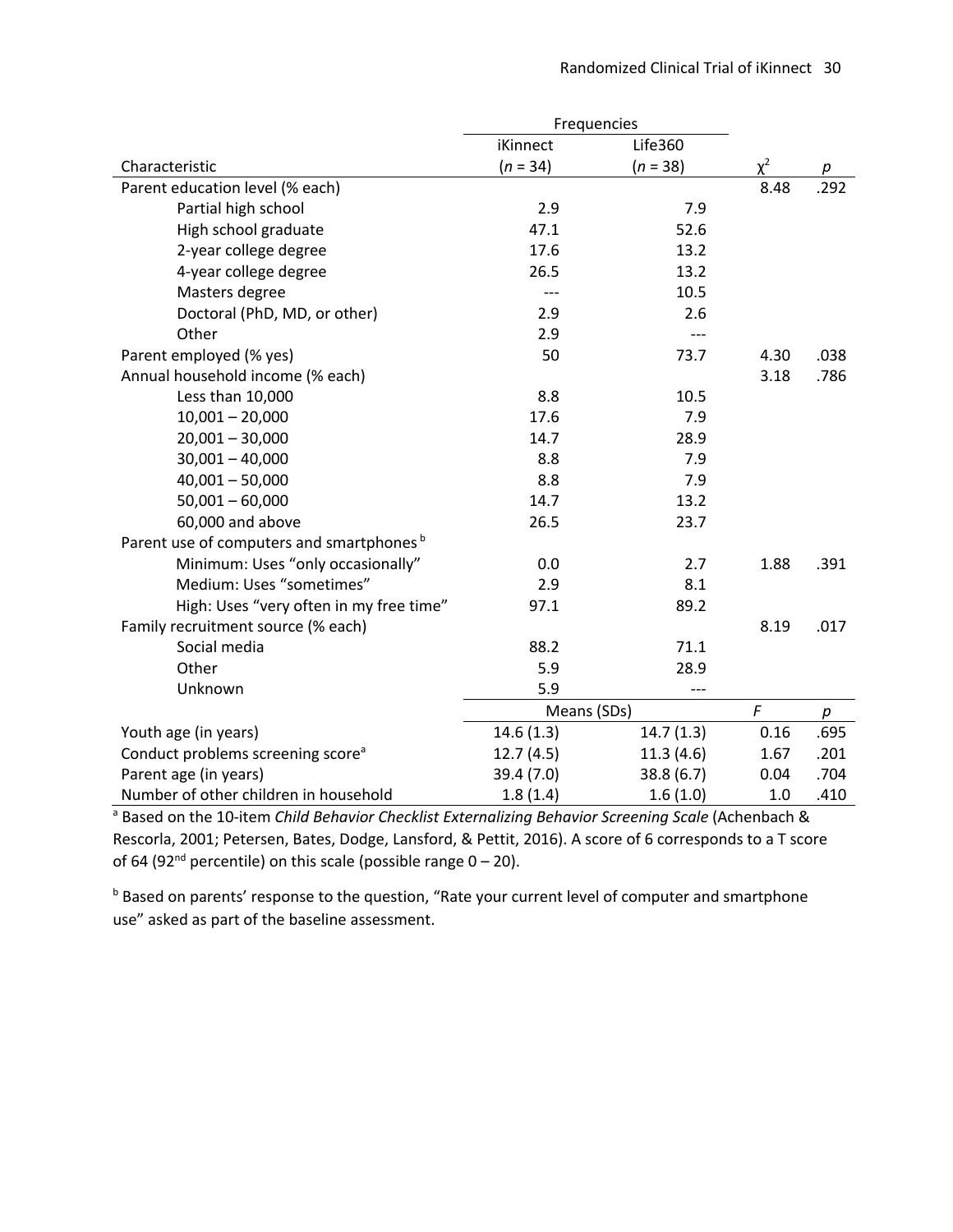# **Table 2**

|                                  |              | % of youth   | Cards      |                    | % of days   |
|----------------------------------|--------------|--------------|------------|--------------------|-------------|
|                                  | % of parents | achieving    | played per | Days card          | youth       |
| <b>Parental Expectations Set</b> | setting rule | highest card | family     | active             | successful  |
| "Challenge Cards"                | (card)       | level        | M(SD)      | M(SD) <sup>a</sup> | M(SD)       |
| Go to school                     | 65.0         | 34.6         | 0.80(0.7)  | 24.6(14.6)         | 72.0 (10.1) |
| Do a required task               | 60.0         | 45.8         | 2.58(3.9)  | 144.8 (158.8)      | 47.0 (18.2) |
| Curfew                           | 37.5         | 40.0         | 0.45(0.6)  | 38.5 (28.2)        | 73.0(8.7)   |
| Go to a required activity        | 27.5         | 54.5         | 0.45(0.8)  | 18.1(15.3)         | 90.0(9.9)   |
| Avoid off-limits locations b     | 2.8          | $---$        | 0.03(0.2)  |                    |             |
| Avoid off-limits people b        | 2.8          | $---$        | 0.03(0.2)  | $---$              |             |
| Overall <sup>c</sup>             | 100.0        | 52.5         | 4.33(4.2)  | 122.3 (136.1)      | 60.0 (17.6) |

# *iKinnect App Usage by Parents and Teens Across 12 Weeks*

<sup>a</sup> The study lasted for 94 days. Values greater than 94 indicate instances in which multiples cards were active (multiple rules were in place) on the same day.

**b** Category of parental expectation was set by only two parents; insufficient data to report

<sup>c</sup> All expectations (cards) combined.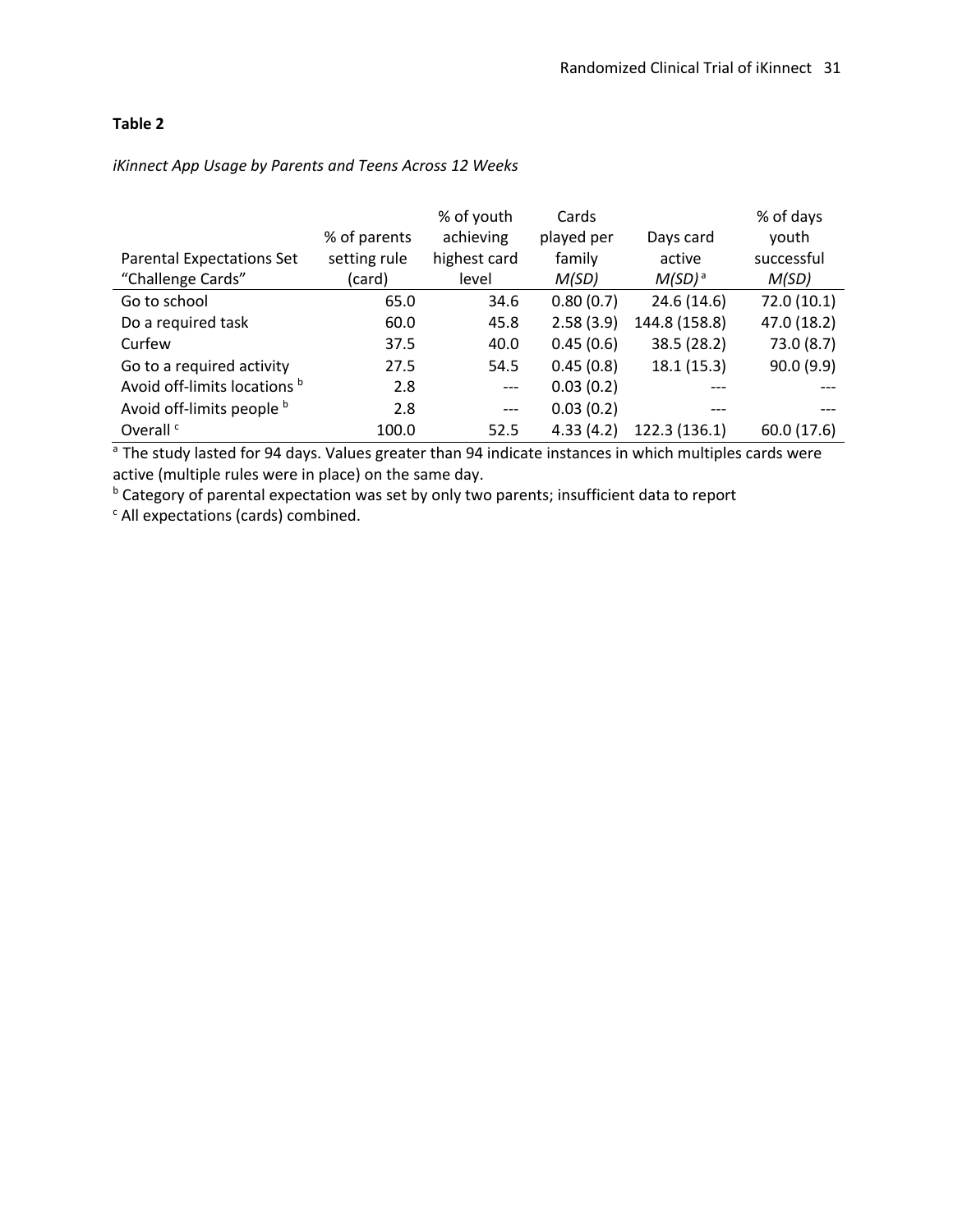# **Table 3**

*Latent Growth Model Results for Youth (Y)- and Parent (P)-Reported Outcomes Across 12 Weeks of App Use (N = 72)*

|                                | Intercept |           | <b>Across Condition Change</b><br>(Slope) |           | <b>Between Condition Change</b><br>(Intervention on slope) |         |           |      | Model Fit |            |                  |
|--------------------------------|-----------|-----------|-------------------------------------------|-----------|------------------------------------------------------------|---------|-----------|------|-----------|------------|------------------|
| <b>Outcomes</b>                | Est       | <b>SE</b> | Est                                       | <b>SE</b> | $p_{\parallel}$                                            | Est     | <b>SE</b> | р    | d         | <b>BIC</b> | CFI <sup>a</sup> |
| <b>Youth Problem Behaviors</b> |           |           |                                           |           |                                                            |         |           |      |           |            |                  |
| Alcohol use (Y)                | 10.80     | 1.02      | $-1.18$                                   | 0.64      | .062                                                       | $-0.43$ | 0.19      | .027 | .54       | 165.34     |                  |
| Marijuana use (Y)              | $-0.93$   | 0.53      | 1.02                                      | 0.35      | .003                                                       | $-0.36$ | 0.10      | .000 | .78       | 427.24     | $---$            |
| School delinquency (Y)         | 2.94      | 0.18      | 0.49                                      | 0.23      | .033                                                       | $-0.34$ | 0.11      | .002 | .69       | 1005.71    |                  |
| General delinquency (Y)        | 4.38      | 0.13      | 0.02                                      | 0.15      | .875                                                       | $-0.30$ | 0.09      | .001 | .84       | 1680.42    | $---$            |
| Status offenses (Y)            | 4.28      | 1.26      | 0.38                                      | 0.33      | .253                                                       | $-0.78$ | 0.24      | .001 | .72       | 650.56     | $---$            |
| YSR aggression (Y)             | 16.84     | 2.78      | $-2.42$                                   | 0.93      | .009                                                       | $-0.22$ | 0.59      | .711 | ---       | 1575.63    | 1.00             |
| CBCL aggression (P)            | 20.60     | 0.98      | $-4.24$                                   | 1.51      | .005                                                       | $-1.70$ | 1.10      | .120 | ---       | 1704.25    | 0.96             |
| YSR rule breaking (Y)          | 7.58      | 2.23      | $-0.93$                                   | 0.80      | .247                                                       | 0.12    | 0.45      | .797 | ---       | 1445.99    | 1.00             |
| CBCL rule breaking (P)         | 10.35     | 0.61      | 0.74                                      | 0.59      | .213                                                       | $-0.57$ | 0.34      | .093 | ---       | 1514.27    | 0.93             |
| <b>Parent Distress</b>         |           |           |                                           |           |                                                            |         |           |      |           |            |                  |
| Perceived Stress (P)           | 14.23     | 3.06      | $-1.21$                                   | 0.34      | .000                                                       | $-0.36$ | 0.56      | .515 |           | 1624.14    | 0.99             |
| Helpless (P)                   | 21.04     | 1.36      | $-0.90$                                   | 0.27      | .001                                                       | $-0.06$ | 0.41      | .884 | ---       | 1492.47    | 0.99             |
| Out of control (P)             | 28.46     | 2.20      | $-2.19$                                   | 0.39      | .000                                                       | $-0.02$ | .617      | .975 | ---       | 1619.37    | 1.00             |

(table continues)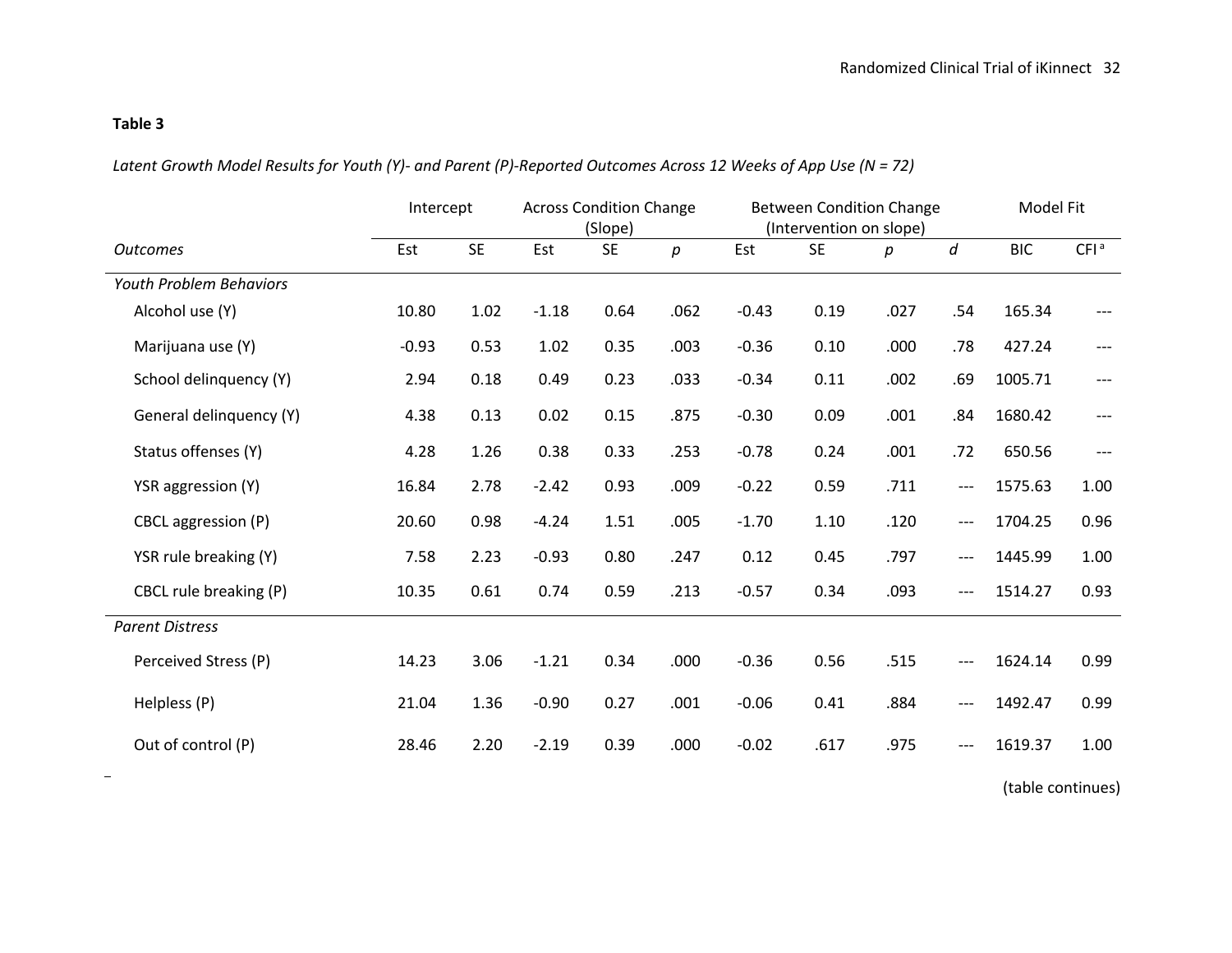|                                | Intercept |           | <b>Across Condition Change</b> |           | <b>Between Condition Change</b><br>(Slope)<br>(Intervention on slope) |         |           | Model Fit |       |            |                  |
|--------------------------------|-----------|-----------|--------------------------------|-----------|-----------------------------------------------------------------------|---------|-----------|-----------|-------|------------|------------------|
| <b>Outcomes</b>                | Est       | <b>SE</b> | Est                            | <b>SE</b> | р                                                                     | Est     | <b>SE</b> | р         | d     | <b>BIC</b> | CFI <sup>a</sup> |
| <b>Parenting Behaviors</b>     |           |           |                                |           |                                                                       |         |           |           |       |            |                  |
| Rule clarity and structure (P) | 17.29     | 0.39      | $-0.13$                        | 0.26      | .611                                                                  | 0.67    | 0.29      | .021      | .51   | 1216.77    | 0.98             |
| Rule clarity and structure (Y) | 12.02     | 0.32      | 0.67                           | 0.38      | .078                                                                  | $-0.12$ | 0.23      | .620      | ---   | 1192.40    | 1.00             |
| Coercion (P)                   | 13.11     | 0.43      | $-0.69$                        | 0.18      | .000                                                                  | $-0.13$ | 0.27      | .632      | ---   | 1301.84    | 1.00             |
| Coercion (Y)                   | 9.72      | 0.26      | $-0.79$                        | 0.27      | .004                                                                  | $-0.08$ | 0.20      | .693      | ---   | 1096.64    | 1.00             |
| Monitoring/supervision (P)     | 27.71     | 0.66      | $-1.18$                        | 0.14      | .000                                                                  | 0.26    | .017      | .120      | $---$ | 1061.52    | 1.00             |
| Monitoring/supervision (Y)     | 26.98     | 0.53      | 0.99                           | 0.50      | .049                                                                  | 0.21    | 0.38      | .587      | $---$ | 1340.95    | 1.00             |
| Discipline consistency (P)     | 13.37     | 0.51      | $-0.10$                        | 0.13      | .440                                                                  | 0.24    | 0.12      | .044      | .22   | 967.27     | 1.00             |
| Discipline consistency (Y)     | 15.53     | 0.32      | 0.34                           | 0.36      | .351                                                                  | 0.11    | 0.22      | .620      | ---   | 1135.48    | 1.00             |
| Use of rewards (P)             | 21.48     | 0.35      | 0.12                           | 0.13      | .340                                                                  | 0.33    | 0.19      | .078      | ---   | 1236.87    | 1.00             |
| Use of rewards (Y)             | 18.15     | 0.43      | $-0.16$                        | 0.56      | .775                                                                  | 0.20    | 0.29      | .502      | ---   | 1291.87    | 0.99             |

*Note*. For all outcomes, models measured change across 4 time points (baseline and at 4, 8, and 12 weeks post-baseline), and the response period was past two weeks. All models involving count variables used the Poisson linkage function. Parameters relating to the effects of covariates on intercepts and slopes were estimated when the parameter for a particular covariate improved model fit. Covariates varied across outcomes and parameters, but included youth race, age, sex, juvenile justice system involvement (yes/no), and recruitment strategy (Facebook vs. other); for parent-reported outcomes, parent age was also considered. Condition was coded dichotomously, iKinnect app = 1, Life360 app = 0. Est = estimate; SE = standard error; *d* = effect size (provided only for significant intervention effects); BIC = Bayesian Information Criterion; CFI = Comparative Fit Index. The parameter S on Condition indicates the intervention effect. All analyses were intent-to-treat. *N* = 72.<br><sup>a</sup> CFI is not available for outcomes involving counts.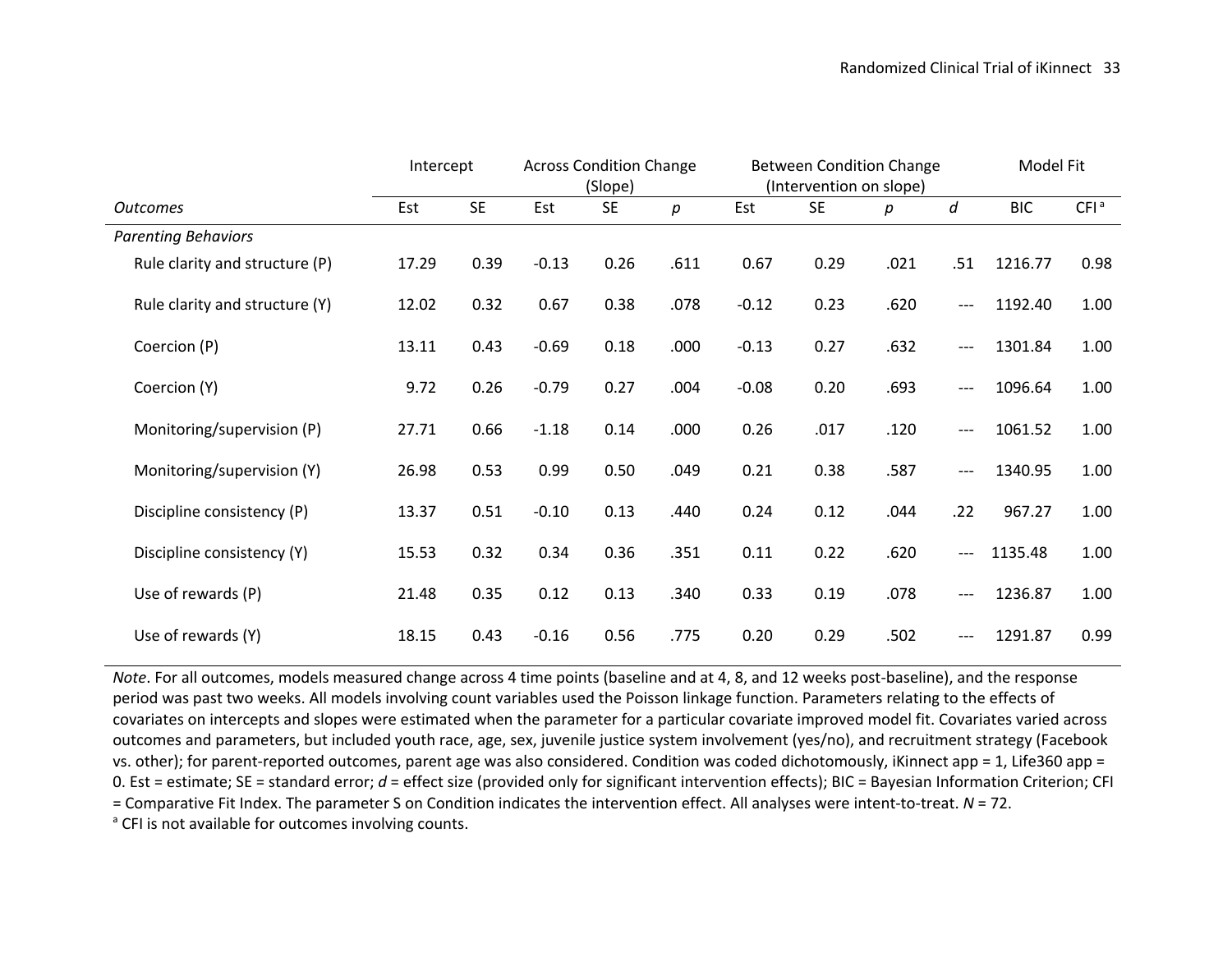# **Table 4**

*Differences Between Study Arms at the Final (12 Week) Timepoint for all Significant Outcomes (N = 72)*

|                                | Intercept at |      | <b>Difference</b>        |           |                  |
|--------------------------------|--------------|------|--------------------------|-----------|------------------|
|                                | 12 weeks     |      | At 12 weeks <sup>a</sup> |           |                  |
| <b>Outcomes</b>                | SE.<br>Est   |      | Est                      | <b>SE</b> | Cohen's d        |
| <b>Youth Problem Behaviors</b> |              |      |                          |           |                  |
| Alcohol use (Y)                | 5.91         | 0.18 | $-1.05$                  | 0.19      | .95              |
| Marijuana use (Y)              | 2.61         | 0.54 | $-1.04$                  | 0.21      | .45              |
| School delinquency (Y)         | 1.48         | 0.44 | $-0.64$                  | 0.20      | .33              |
| General delinquency (Y)        | 1.90         | 0.10 | $-0.45$                  | 0.17      | .53              |
| Status offenses (Y)            | 2.06         | 0.74 | $-0.71$                  | 0.18      | .63              |
| <b>Parenting Behaviors</b>     |              |      |                          |           |                  |
| Rule clarity and structure (P) | 16.38        | 0.39 | 0.91                     | .54       | .32 <sub>1</sub> |
| Discipline consistency (P)     | 11.77        | 0.34 | 0.98                     | .46       | .44              |

*Note*. Condition was coded dichotomously, iKinnect app = 1, Life360 app = 0. Est = estimate; SE = standard error; *d* = effect size. All analyses were intent-to-treat. *N* = 72.

<sup>a</sup>Between-condition comparisons are based on reparameterizations of the growth models reported in Table 3 in which the intercept was estimated using the week 12 timepoint, and the intervention effect was condition regressed on the intercept.